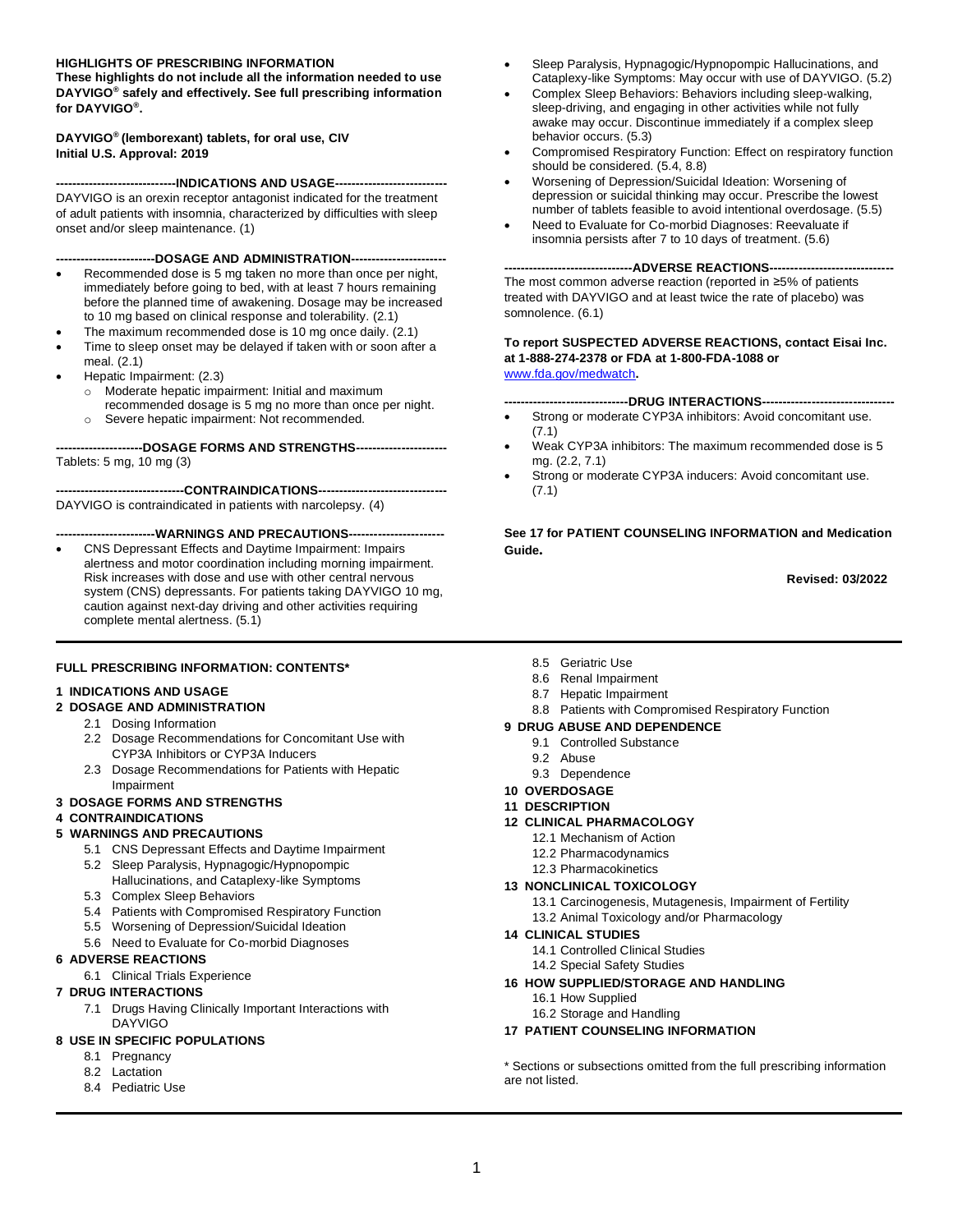## **FULL PRESCRIBING INFORMATION**

## **1 INDICATIONS AND USAGE**

DAYVIGO is indicated for the treatment of adult patients with insomnia, characterized by difficulties with sleep onset and/or sleep maintenance *[see Clinical Studies (14.1)]*.

## **2 DOSAGE AND ADMINISTRATION**

## **2.1 Dosing Information**

The recommended dosage of DAYVIGO is 5 mg taken no more than once per night, immediately before going to bed, with at least 7 hours remaining before the planned time of awakening. The dose may be increased to the maximum recommended dose of 10 mg based on clinical response and tolerability. Time to sleep onset may be delayed if taken with or soon after a meal *[see Clinical Pharmacology (12.3)].*

## **2.2 Dosage Recommendations for Concomitant Use with CYP3A Inhibitors or CYP3A Inducers**

## Co-administration with Strong or Moderate CYP3A Inhibitors

Avoid concomitant use of DAYVIGO with strong or moderate CYP3A inhibitors *[see Drug Interactions (7.1), Clinical Pharmacology (12.3)].*

#### Co-administration with Weak CYP3A Inhibitors

The maximum recommended dosage of DAYVIGO is 5 mg no more than once per night when coadministered with weak CYP3A inhibitors *[see Drug Interactions (7.1), Clinical Pharmacology (12.3)].*

Co-administration with Strong or Moderate CYP3A Inducers

Avoid concomitant use of DAYVIGO with strong or moderate CYP3A inducers *[see Drug Interactions (7.1), Clinical Pharmacology (12.3)].*

## **2.3 Dosage Recommendations for Patients with Hepatic Impairment**

The maximum recommended dose of DAYVIGO is 5 mg no more than once per night in patients with moderate hepatic impairment *[see Use in Specific Populations (8.7), Clinical Pharmacology (12.3)].*

DAYVIGO is not recommended in patients with severe hepatic impairment *[see Use in Specific Populations (8.7)].* 

# **3 DOSAGE FORMS AND STRENGTHS**

DAYVIGO (lemborexant) tablets are available as:

• 5 mg tablets: pale yellow, round, biconvex, film-coated tablets, and debossed with "5" on one side and "LЄM" on the other side.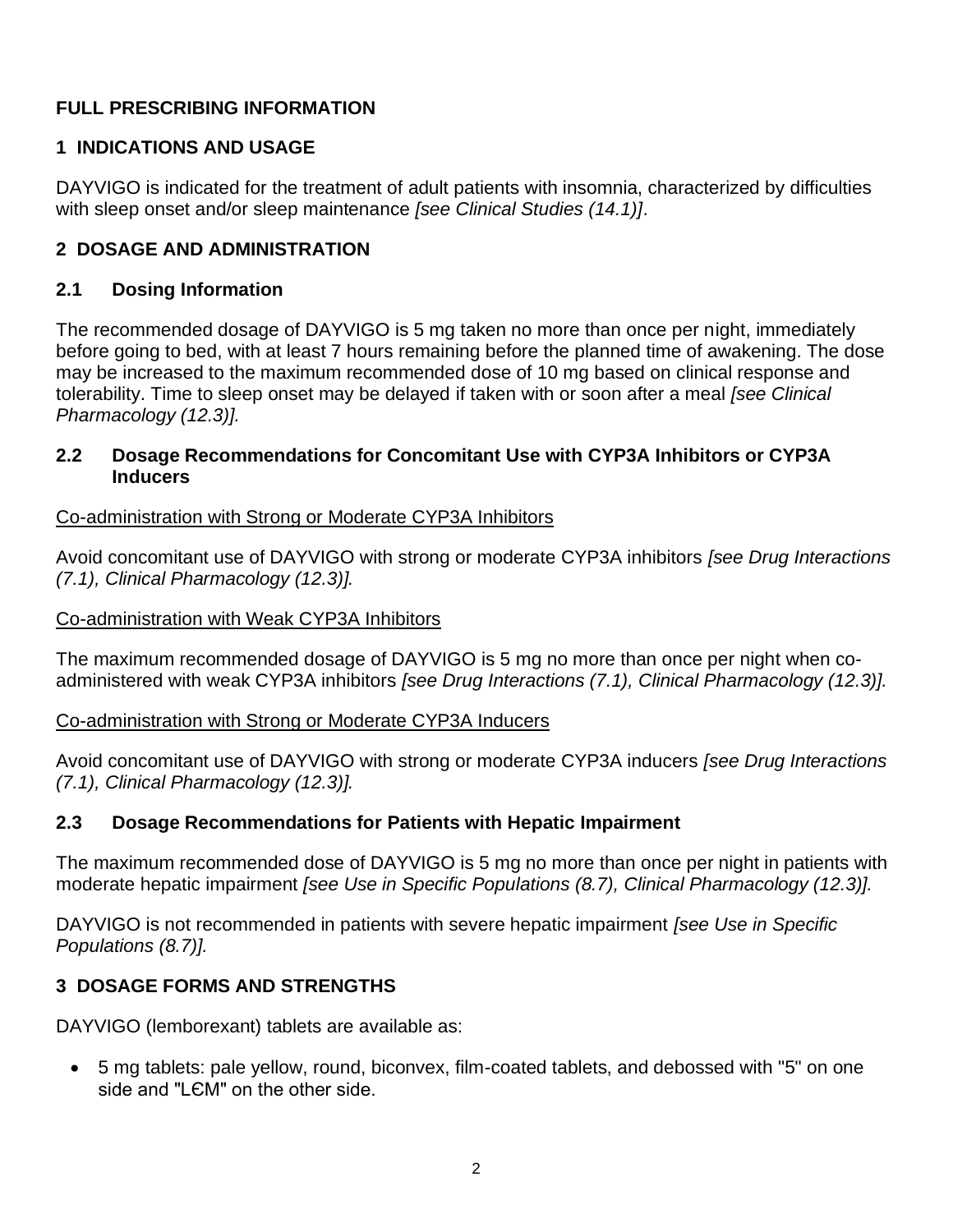• 10 mg tablets: orange, round, biconvex, film-coated tablets, and debossed with "10" on one side and "LЄM" on the other side.

## **4 CONTRAINDICATIONS**

DAYVIGO is contraindicated in patients with narcolepsy.

## **5 WARNINGS AND PRECAUTIONS**

#### **5.1 CNS Depressant Effects and Daytime Impairment**

DAYVIGO is a central nervous system (CNS) depressant that can impair daytime wakefulness even when used as prescribed. CNS depressant effects may persist in some patients for up to several days after discontinuing DAYVIGO. Prescribers should advise patients about the potential for nextday somnolence.

Driving ability was impaired in some subjects taking DAYVIGO 10 mg *[see Clinical Studies (14.2)].* The risk of daytime impairment is increased if DAYVIGO is taken with less than a full night of sleep remaining or if a higher than recommended dose is taken *[see Dosage and Administration (2.1)].* If DAYVIGO is taken in these circumstances, patients should be cautioned against driving and other activities requiring complete mental alertness.

Co-administration with other CNS depressants (e.g., benzodiazepines, opioids, tricyclic antidepressants, alcohol) increases the risk of CNS depression, which can cause daytime impairment. Dosage adjustments of DAYVIGO and of concomitant CNS depressants may be necessary when administered together because of potentially additive effects. The use of DAYVIGO with other drugs to treat insomnia is not recommended*.* Patients should be advised not to consume alcohol in combination with DAYVIGO because of additive effects *[see Drug Interactions (7.1)].* 

Because DAYVIGO can cause drowsiness, patients, particularly the elderly, are at a higher risk of falls.

## **5.2 Sleep Paralysis, Hypnagogic/Hypnopompic Hallucinations, and Cataplexy-like Symptoms**

Sleep paralysis, an inability to move or speak for up to several minutes during sleep-wake transitions, and hypnagogic/hypnopompic hallucinations, including vivid and disturbing perceptions, can occur with the use of DAYVIGO. Prescribers should explain the nature of these events to patients when prescribing DAYVIGO.

Symptoms similar to mild cataplexy can occur with DAYVIGO. Such symptoms can include periods of leg weakness lasting from seconds to a few minutes, can occur either at night or during the day, and may not be associated with an identified triggering event (e.g., laughter or surprise).

## **5.3 Complex Sleep Behaviors**

Complex sleep behaviors, including sleep-walking, sleep-driving, and engaging in other activities while not fully awake (e.g., preparing and eating food, making phone calls, having sex), have been reported to occur with the use of hypnotics such as DAYVIGO. These events can occur in hypnoticnaïve as well as in hypnotic-experienced persons. Patients usually do not remember these events. Complex sleep behaviors may occur following the first or any subsequent use of DAYVIGO, with or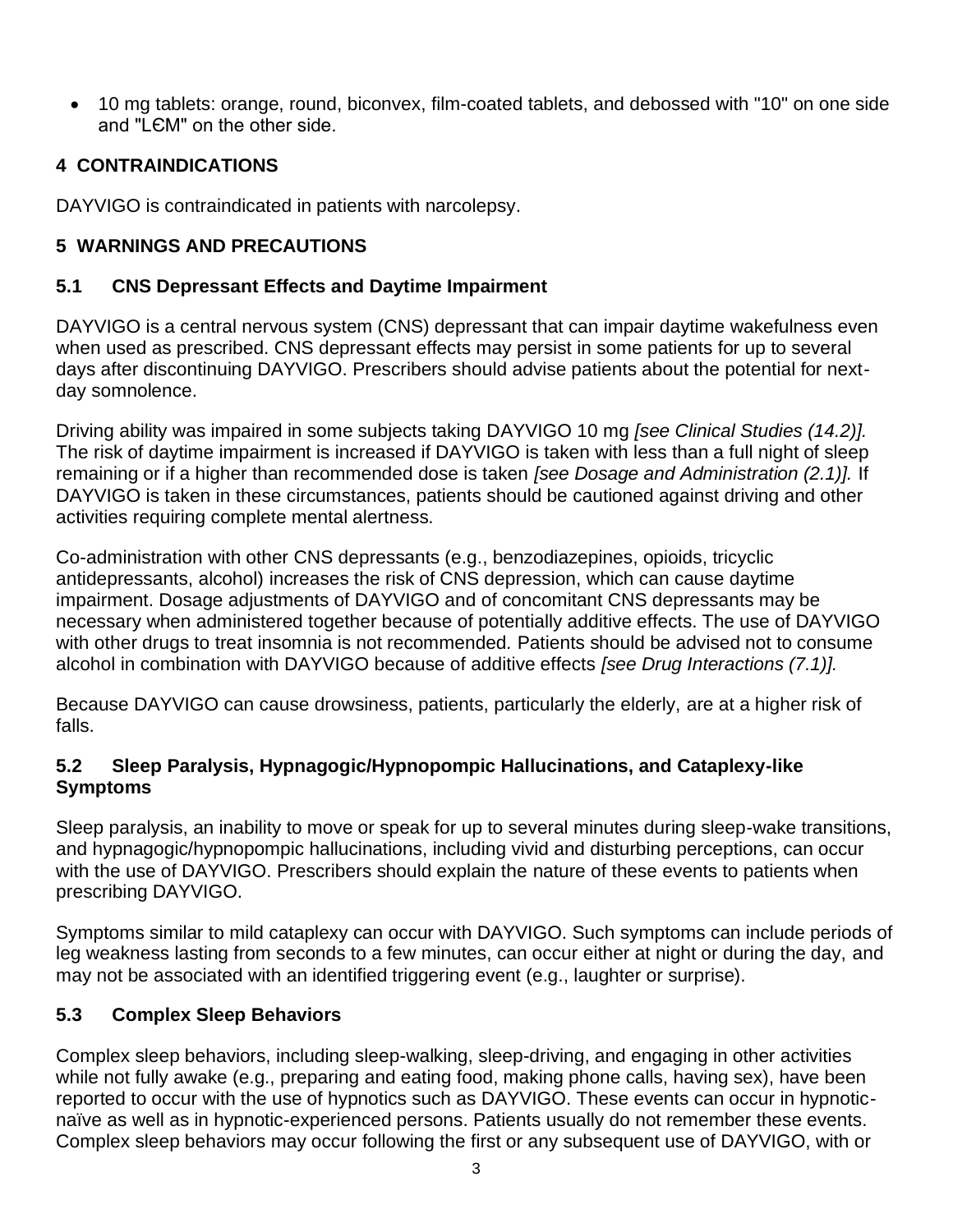without the concomitant use of alcohol and other CNS depressants *[see Drug Interactions (7.1)].* Discontinue DAYVIGO immediately if a patient experiences a complex sleep behavior.

# **5.4 Patients with Compromised Respiratory Function**

The effect of DAYVIGO on respiratory function should be considered if prescribed to patients with compromised respiratory function. DAYVIGO has not been studied in patients with moderate to severe obstructive sleep apnea (OSA) or in patients with chronic obstructive pulmonary disease (COPD) *[see Use in Special Populations (8.8)].*

# **5.5 Worsening of Depression/Suicidal Ideation**

In clinical studies of DAYVIGO in patients with insomnia, the incidence of suicidal ideation or any suicidal behavior, as assessed by questionnaire, was higher in patients receiving DAYVIGO than in those receiving placebo (0.3% for DAYVIGO 10 mg, 0.4% for DAYVIGO 5 mg, and 0.2% for placebo).

In primarily depressed patients treated with hypnotics, worsening of depression and suicidal thoughts and actions (including completed suicides) have been reported. Suicidal tendencies may be present in such patients and protective measures may be required. Intentional overdose is more common in this group of patients; therefore, the lowest number of tablets that is feasible should be prescribed at any one time.

The emergence of any new behavioral sign or symptom of concern requires careful and immediate evaluation.

# **5.6 Need to Evaluate for Co-morbid Diagnoses**

Because sleep disturbances may be the presenting manifestation of a medical and/or psychiatric disorder, treatment of insomnia should be initiated only after careful evaluation of the patient. The failure of insomnia to remit after 7 to 10 days of treatment may indicate the presence of a primary psychiatric and/or medical illness that should be evaluated. Worsening of insomnia or the emergence of new cognitive or behavioral abnormalities may be the result of an unrecognized underlying psychiatric or medical disorder and can emerge during the course of treatment with sleep-promoting drugs such as DAYVIGO.

# **6 ADVERSE REACTIONS**

The following clinically significant adverse reactions are discussed in detail in other sections of the labeling:

- CNS Depressant Effects and Daytime Impairment *[see Warnings and Precautions (5.1)]*
- Sleep Paralysis, Hypnagogic/Hypnopompic Hallucinations, and Cataplexy-like Symptoms *[see Warnings and Precautions (5.2)]*
- Complex Sleep Behaviors *[see Warnings and Precautions (5.3)]*
- Patients with Compromised Respiratory Function *[see Warnings and Precautions (5.4)]*
- Worsening of Depression/Suicidal Ideation *[see Warnings and Precautions (5.5)]*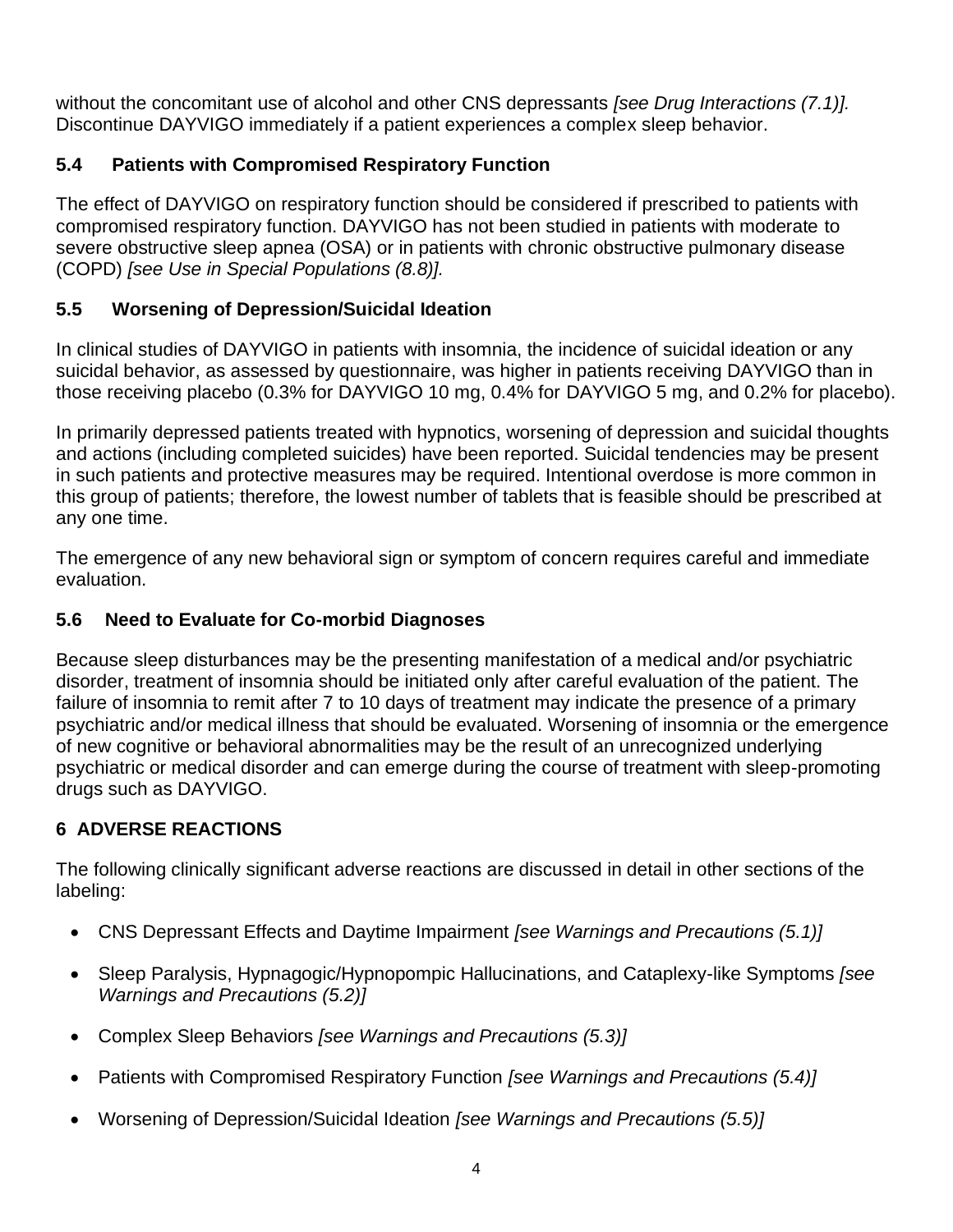## **6.1 Clinical Trials Experience**

Because clinical trials are conducted under widely varying conditions, adverse reaction rates observed in the clinical trials of a drug cannot be directly compared to rates in the clinical trials of another drug and may not reflect the rates observed in practice.

The safety of DAYVIGO was evaluated in 1418 adult patients with insomnia disorder (age 18 to 88 years) from two controlled efficacy trials (Study 1 and Study 2). Study 1 was a 6-month placebocontrolled trial assessing DAYVIGO 5 or 10 mg once nightly, followed by a 6-month parallel-group extension period in which patients initially treated with DAYVIGO continued on the same dose, and patients who received placebo were re-randomized to receive DAYVIGO 5 or 10 mg once nightly. In Study 1, 434 patients were treated with DAYVIGO for one year. Study 2 was a 30-day placebo- and active-controlled trial assessing DAYVIGO 5 or 10 mg once nightly.

#### Adverse Reactions Resulting in Discontinuation of Treatment

The frequencies of discontinuation due to adverse reactions in Study 1 (the first 30 days) and Study 2 were 2.6% and 1.4% for patients treated with 10 mg and 5 mg DAYVIGO, respectively, compared to 1.5% for patients in the placebo group. The most common adverse reactions leading to discontinuation of DAYVIGO were somnolence (1.0% for 10 mg, 0.7% for 5 mg, and 0.4% for placebo) and nightmares (0.3% for 10 mg, 0.3% for 5 mg, and 0% for placebo).

The frequencies of discontinuation due to adverse reactions in the 6-month placebo-controlled period of Study 1 were 8.3% and 4.1% for patients treated with DAYVIGO 10 mg and 5 mg, respectively, compared to 3.8% for patients in the placebo group. The most common reasons for discontinuation of DAYVIGO and occurring in more than one patient within a treatment arm were somnolence (2.9% for 10 mg, 1.0% for 5 mg, and 0.6% for placebo), nightmares (1.3% for 10 mg, 0.3% for 5 mg, and 0% for placebo), and palpitations (0.6% for 10 mg, 0% for 5 mg, and 0% for placebo).

#### Most Common Adverse Reactions

The most common adverse reaction (reported in 5% or more of patients treated with DAYVIGO and at least twice the rate of placebo) in Study 1 (the first 30 days) and Study 2 was somnolence (10% for DAYVIGO 10 mg, 7% for DAYVIGO 5 mg, and 1% for placebo).

Table 1 presents the adverse reactions based on the pooled data from the first 30 days of Study 1 (6-month controlled efficacy trial) and Study 2 (1-month controlled efficacy trial) where the incidence was ≥2% in DAYVIGO-treated patients and greater than in placebo-treated patients.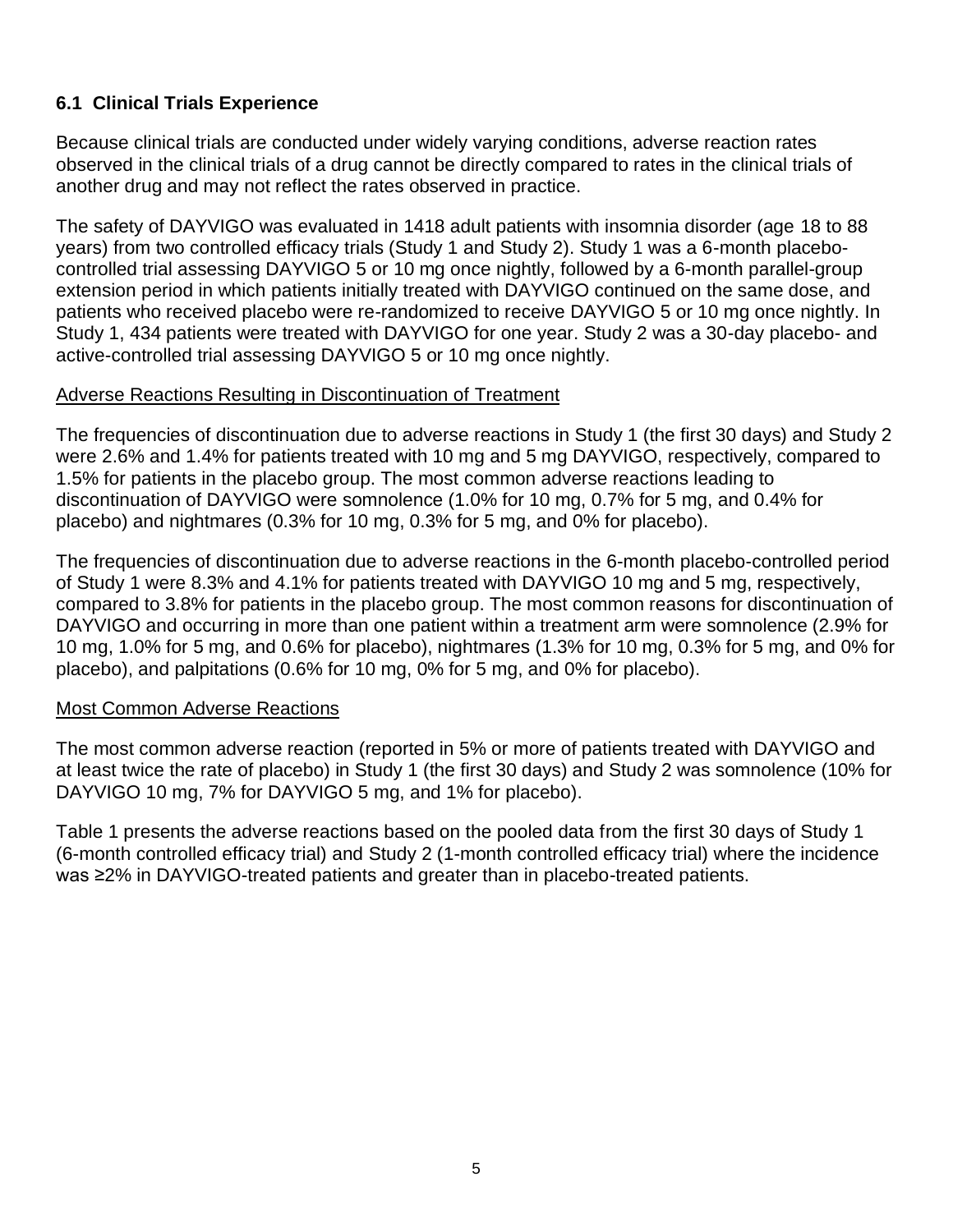#### **Table 1: Adverse Reactions Reported in ≥2% of DAYVIGO-Treated Patients and at a Greater Frequency than Placebo-Treated Patients During the First 30 Days of Study 1 and Study 2**

|                                    |                | <b>DAYVIGO</b>  |           |  |
|------------------------------------|----------------|-----------------|-----------|--|
|                                    | <b>Placebo</b> | 5 <sub>mg</sub> | 10 mg     |  |
|                                    | $n = 528$      | $n = 580$       | $n = 582$ |  |
|                                    | $(\% )$        | (%)             | (% )      |  |
| Somnolence or fatigue <sup>*</sup> | 1.3            | 6.9             | 9.6       |  |
| Headache                           | 3.4            | 5.9             | 4.5       |  |
| Nightmare or abnormal dreams       | 0.9            | 0.9             | 2.2       |  |

\*Combines preferred terms somnolence, lethargy, fatigue, sluggishness

## Other Adverse Reactions Observed During Clinical Trials (Studies 1 and 2)

Other adverse reactions of <2% incidence but greater than placebo are shown below. The following list does not include adverse reactions 1) for which a drug cause was remote, 2) that were so general to be uninformative, or 3) that were not considered to have clinically significant implications.

- Sleep paralysis was reported in 1.6% and 1.3% of patients receiving DAYVIGO 10 mg and 5 mg, respectively, compared to no reports for placebo. Hypnagogic hallucinations were reported in 0.7% and 0.1% of patients receiving DAYVIGO 10 mg and 5 mg, respectively, compared to no reports for placebo *[see Warnings and Precautions (5.2)].*
- Two events of complex sleep behavior were reported, both in patients receiving DAYVIGO 10 mg *[see Warnings and Precautions (5.3)].*

## **7 DRUG INTERACTIONS**

## **7.1 Drugs Having Clinically Important Interactions with DAYVIGO**

## **Table 2: Clinically Important Drug Interactions with DAYVIGO**

| <b>Effect of Other Drugs on DAYVIGO</b>            |                                                                                                                                                                                                                    |  |  |  |
|----------------------------------------------------|--------------------------------------------------------------------------------------------------------------------------------------------------------------------------------------------------------------------|--|--|--|
| <b>Strong, Moderate, and Weak CYP3A Inhibitors</b> |                                                                                                                                                                                                                    |  |  |  |
| Clinical Impact:                                   | Concomitant use with a strong, moderate, or weak CYP3A inhibitor increases<br>lemborexant AUC and C <sub>max</sub> which may increase the risk of DAYVIGO adverse<br>reactions [see Clinical Pharmacology (12.3)]. |  |  |  |
| Intervention:                                      | Avoid concomitant use of DAYVIGO with strong or moderate CYP3A<br>inhibitors [see Dosage and Administration (2.2)].                                                                                                |  |  |  |
|                                                    | The maximum recommended dose of DAYVIGO with weak CYP3A inhibitors<br>is 5 mg [see Dosage and Administration (2.2)].                                                                                               |  |  |  |
| Examples:                                          | Strong CYP3A inhibitors: itraconazole, clarithromycin                                                                                                                                                              |  |  |  |
|                                                    | Moderate CYP3A inhibitors: fluconazole, verapamil                                                                                                                                                                  |  |  |  |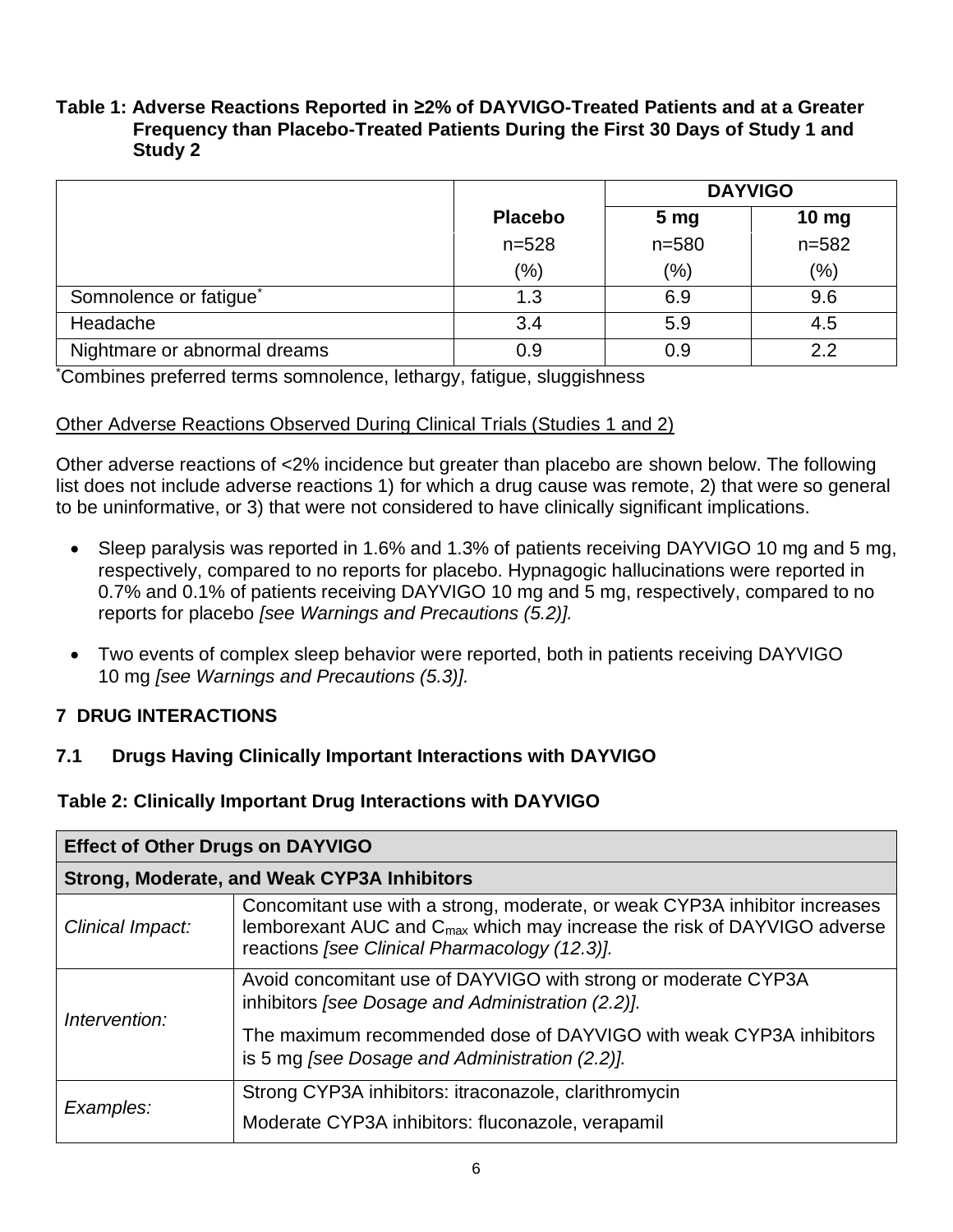|                                           | Weak CYP3A inhibitors: chlorzoxazone, ranitidine                                                                                                                                                                                                                                                                                                            |  |  |  |
|-------------------------------------------|-------------------------------------------------------------------------------------------------------------------------------------------------------------------------------------------------------------------------------------------------------------------------------------------------------------------------------------------------------------|--|--|--|
| <b>Strong and Moderate CYP3A Inducers</b> |                                                                                                                                                                                                                                                                                                                                                             |  |  |  |
| Clinical Impact:                          | Concomitant use with a strong or moderate CYP3A inducer decreases<br>lemborexant exposure, which may reduce DAYVIGO efficacy [see Clinical<br>Pharmacology (12.3)].                                                                                                                                                                                         |  |  |  |
| Intervention:                             | Avoid concomitant use of DAYVIGO with strong or moderate CYP3A inducers<br>[see Dosage and Administration (2.2)].                                                                                                                                                                                                                                           |  |  |  |
| Examples:                                 | Strong CYP3A inducers: rifampin, carbamazepine, St. John's wort                                                                                                                                                                                                                                                                                             |  |  |  |
|                                           | Moderate CYP3A inducers: bosentan, efavirenz, etravirine, modafinil                                                                                                                                                                                                                                                                                         |  |  |  |
| <b>Alcohol</b>                            |                                                                                                                                                                                                                                                                                                                                                             |  |  |  |
| Clinical Impact:                          | Concomitant use of alcohol increases lemborexant $C_{\text{max}}$ and AUC. Co-<br>administration of DAYVIGO with alcohol produced a numerically greater<br>negative impact on postural stability and memory as compared with alcohol<br>alone when assessed near the t <sub>max</sub> of DAYVIGO (2 hours post-dose) [see<br>Clinical Pharmacology (12.2)]. |  |  |  |
| Intervention:                             | Avoid alcohol consumption with DAYVIGO [see Warnings and Precautions<br>$(5.1)$ .                                                                                                                                                                                                                                                                           |  |  |  |
| <b>Effect of DAYVIGO on Other Drugs</b>   |                                                                                                                                                                                                                                                                                                                                                             |  |  |  |
| <b>CYP2B6 Substrates</b>                  |                                                                                                                                                                                                                                                                                                                                                             |  |  |  |
| Clinical Impact:                          | Concomitant use of DAYVIGO decreases the AUC of drugs that are CYP2B6<br>substrates, which may result in reduced efficacy for these concomitant<br>medications [see Clinical Pharmacology (12.3)].                                                                                                                                                          |  |  |  |
| Intervention:                             | Patients receiving DAYVIGO and CYP2B6 substrates concurrently should be<br>monitored for adequate clinical response. Increasing the doses of CYP2B6<br>substrates may be considered as needed.                                                                                                                                                              |  |  |  |
| Examples:                                 | Bupropion, methadone                                                                                                                                                                                                                                                                                                                                        |  |  |  |

## **8 USE IN SPECIFIC POPULATIONS**

#### **8.1 Pregnancy**

## **Pregnancy Exposure Registry**

There is a pregnancy exposure registry that monitors pregnancy outcomes in women who are exposed to DAYVIGO during pregnancy. Healthcare providers are encouraged to register patients in the DAYVIGO pregnancy registry by calling 1-888-274-2378.

#### Risk Summary

There are no available data on DAYVIGO use in pregnant women to evaluate for drug-associated risks of major birth defects, miscarriage or adverse maternal or fetal outcomes.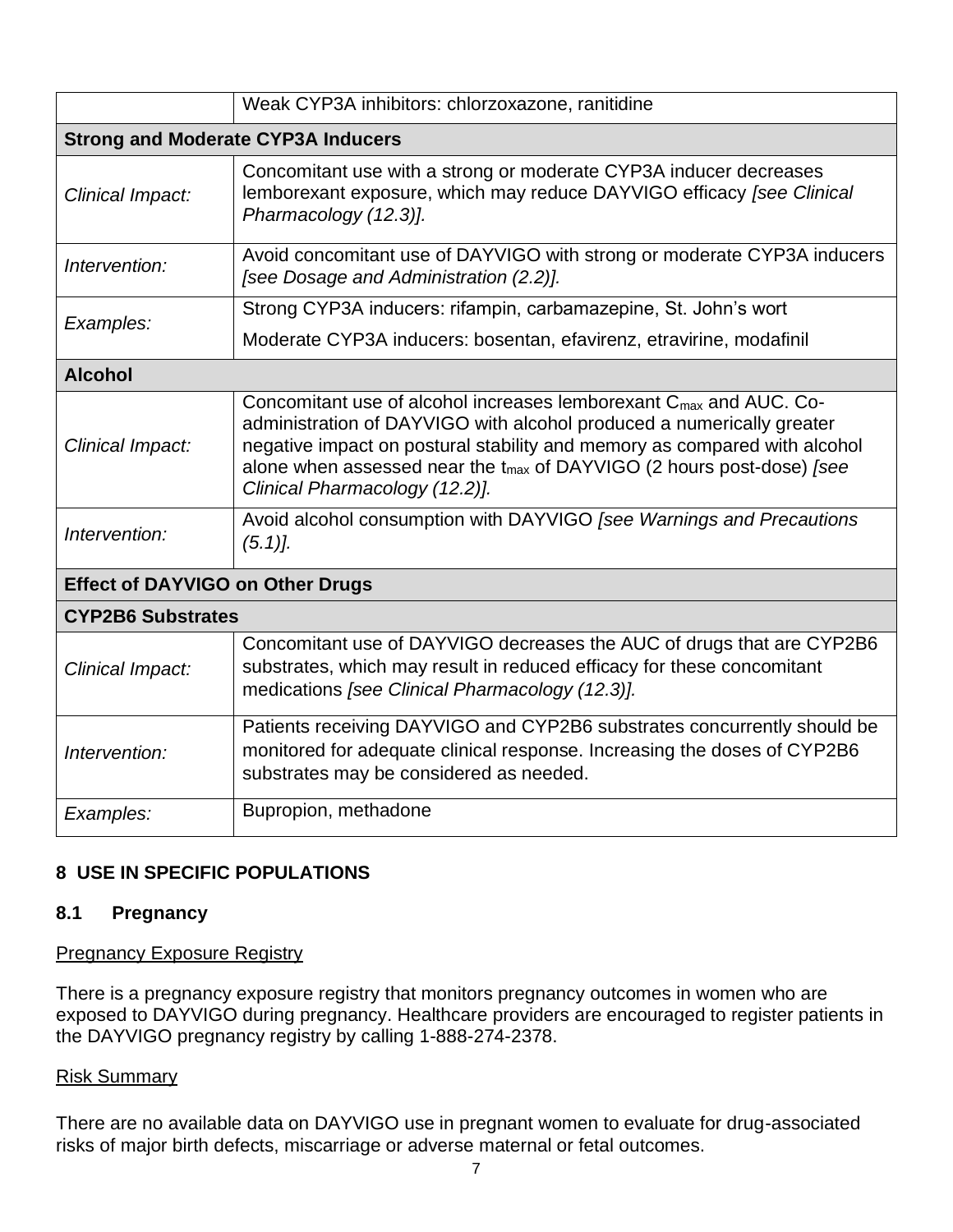In animal reproduction studies, oral administration of lemborexant to pregnant rats and rabbits during the period of organogenesis caused toxicities only at high multiples of the human exposure at the maximum recommended human dose (MRHD) based on AUC. The no observed adverse effect levels (NOAEL) are approximately >100 and 23 times the MRHD based on AUC in rats and rabbits, respectively. Similarly, oral administration of lemborexant to pregnant and lactating rats caused toxicities only at high multiples of the human exposure at the MRHD based on AUC. The NOAEL is 93 times the MRHD based on AUC *[see Data].*

The estimated background risk of major birth defects and miscarriage for the indicated population is unknown. All pregnancies have a background risk of birth defect, loss, or other adverse outcomes. In the U.S. general population, the estimated background risks of major birth defects and miscarriage in clinically recognized pregnancies are 2% to 4% and 15% to 20%, respectively.

## Data

## *Animal Data*

Lemborexant was administered orally to pregnant rats during the period of organogenesis in 2 studies at doses of 60, 200, and 600 mg/kg/day or 20, 60, and 200 mg/kg/day, which are approximately 6 to >300 times the MRHD based on AUC. Lemborexant caused maternal toxicity, manifested by decreased body weight and food consumption, decreased mean fetal body weight, an increased number of dead fetuses, and skeletal, external and visceral malformations (omphalocele, cleft palate, and membranous ventricular septal defect) at >300 times the MRHD based on AUC. The NOAEL of 200 mg/kg/day is approximately 143 times the MRHD based on AUC.

Lemborexant was administered orally to pregnant rabbits during the period of organogenesis at doses of 10, 30, and 100 mg/kg/day, which are approximately 7 to 139 times the MRHD based on AUC. Lemborexant caused maternal toxicity that consisted of decreased body weight and food consumption and a higher incidence of skeletal variations (presence of cervical ribs and supernumerary lung lobes) at approximately 139 times the MRHD based on AUC. The NOAEL of 30 mg/kg/day is approximately 23 times the MRHD based on AUC.

Lemborexant was administered orally to pregnant rats during pregnancy and lactation at doses of 30, 100, and 300 mg/kg/day, which are approximately 15 to 206 times the MRHD based on AUC. Lemborexant caused maternal toxicity that consisted of decreased body weight and food consumption and toxicity to offspring consisting of decreased pup body weights, decreased femur length, and decreased acoustic startle responses at 206 times the MRHD based on AUC. The NOAEL of 100 mg/kg/day is approximately 93 times the MRHD based on AUC.

## **8.2 Lactation**

# Risk Summary

There are no data on the presence of lemborexant in human milk, the effects on the breastfed infant, or the effects on milk production. Lemborexant and its metabolites are present in the milk of lactating rats. When a drug is present in animal milk, it is likely that the drug will be present in human milk. Infants exposed to DAYVIGO through breastmilk should be monitored for excessive sedation. The developmental and health benefits of breastfeeding should be considered along with the mother's clinical need for DAYVIGO and any potential adverse effects on the breastfed infant from DAYVIGO or from the underlying maternal condition.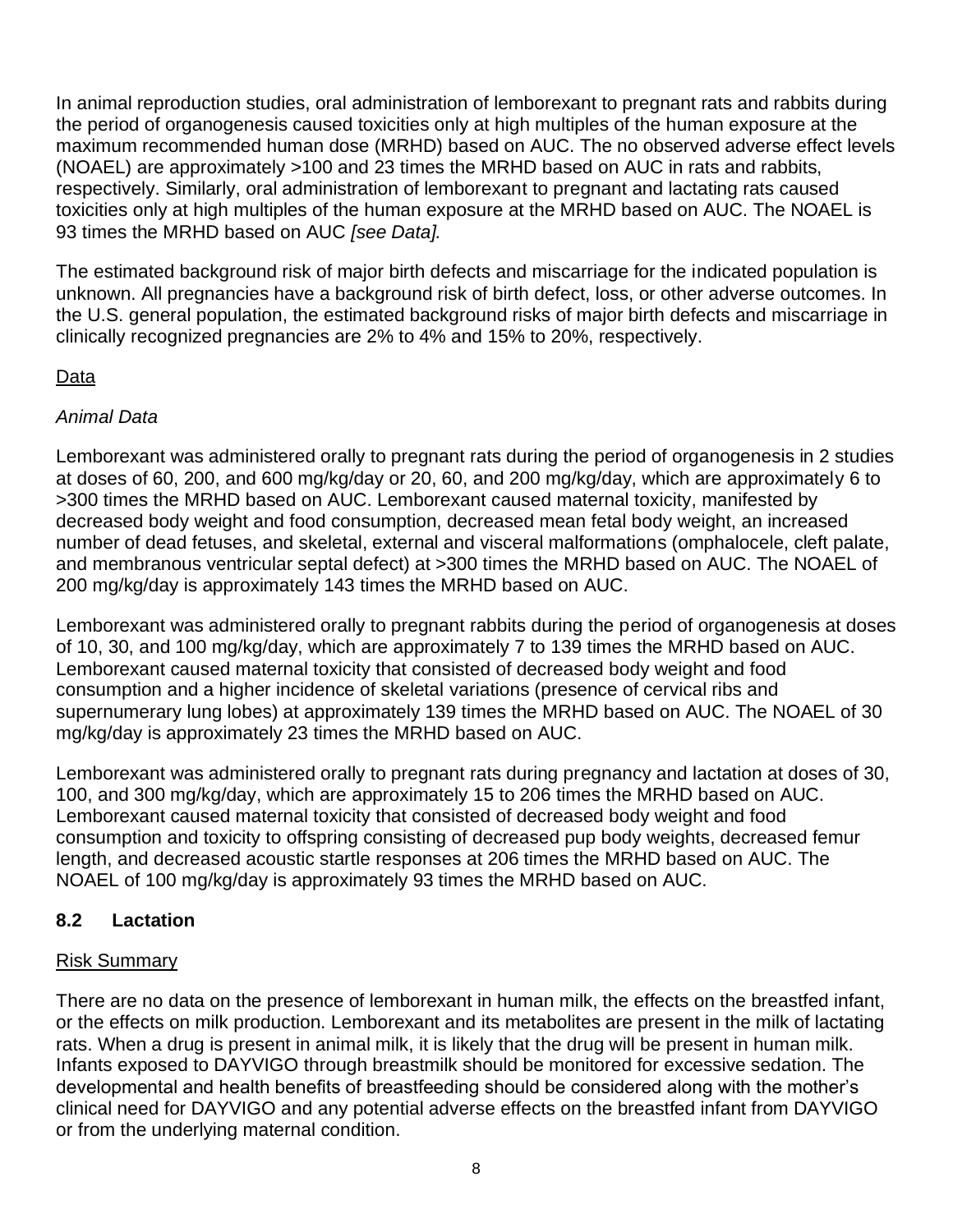## **8.4 Pediatric Use**

The safety and effectiveness of DAYVIGO have not been established in pediatric patients.

# **8.5 Geriatric Use**

Of the total number of patients treated with DAYVIGO (n=1418) in controlled Phase 3 studies, 491 patients were 65 years and over, and 87 patients were 75 years and over. Overall, efficacy results for patients <65 years of age were similar compared to patients ≥65 years.

In a pooled analysis of Study 1 (the first 30 days) and Study 2, the incidence of somnolence in patients ≥65 years with DAYVIGO 10 mg was higher (9.8%) compared to 7.7% in patients <65 years. The incidence of somnolence with DAYVIGO 5 mg was similar in patients ≥65 years (4.9%) and <65 years (5.1%). The incidence of somnolence in patients treated with placebo was 2% or less regardless of age *[see Clinical Studies (14.2)].* Because DAYVIGO can increase somnolence and drowsiness, patients, particularly the elderly, are at a higher risk of falls *[see Warnings and Precautions (5.1)]*. Exercise caution when using doses higher than 5 mg in patients ≥65 years old.

## **8.6 Renal Impairment**

No dose adjustment is required in patients with mild, moderate, or severe renal impairment.

DAYVIGO exposure (AUC) was increased in patients with severe renal impairment. Patients with severe renal impairment may experience an increased risk of somnolence *[see Clinical Pharmacology (12.3)].*

## **8.7 Hepatic Impairment**

DAYVIGO has not been studied in patients with severe hepatic impairment. Use in this population is not recommended *[see Dosage and Administration (2.3), Clinical Pharmacology (12.3)].*

DAYVIGO exposure (AUC and  $C_{\text{max}}$ ) and terminal half-life were increased in patients with moderate hepatic impairment (Child-Pugh class B). Dosage adjustment is recommended in patients with moderate hepatic impairment (Child-Pugh class B) *[see Dosage and Administration (2.3), Clinical Pharmacology (12.3)].*

DAYVIGO exposure (AUC) was increased in patients with mild hepatic impairment (Child-Pugh class A), but the terminal half-life was not changed. Patients with mild hepatic impairment may experience an increased risk of somnolence *[see Clinical Pharmacology (12.3)].*

# **8.8 Patients with Compromised Respiratory Function**

In a study of patients with mild OSA (apnea-hypopnea index <15 events per hour of sleep), DAYVIGO did not increase the frequency of apneic events or cause oxygen desaturation.

DAYVIGO has not been studied in patients with COPD or moderate to severe OSA. Clinically meaningful respiratory effects of DAYVIGO in COPD or moderate to severe OSA cannot be excluded *[see Warnings and Precautions (5.4)]*.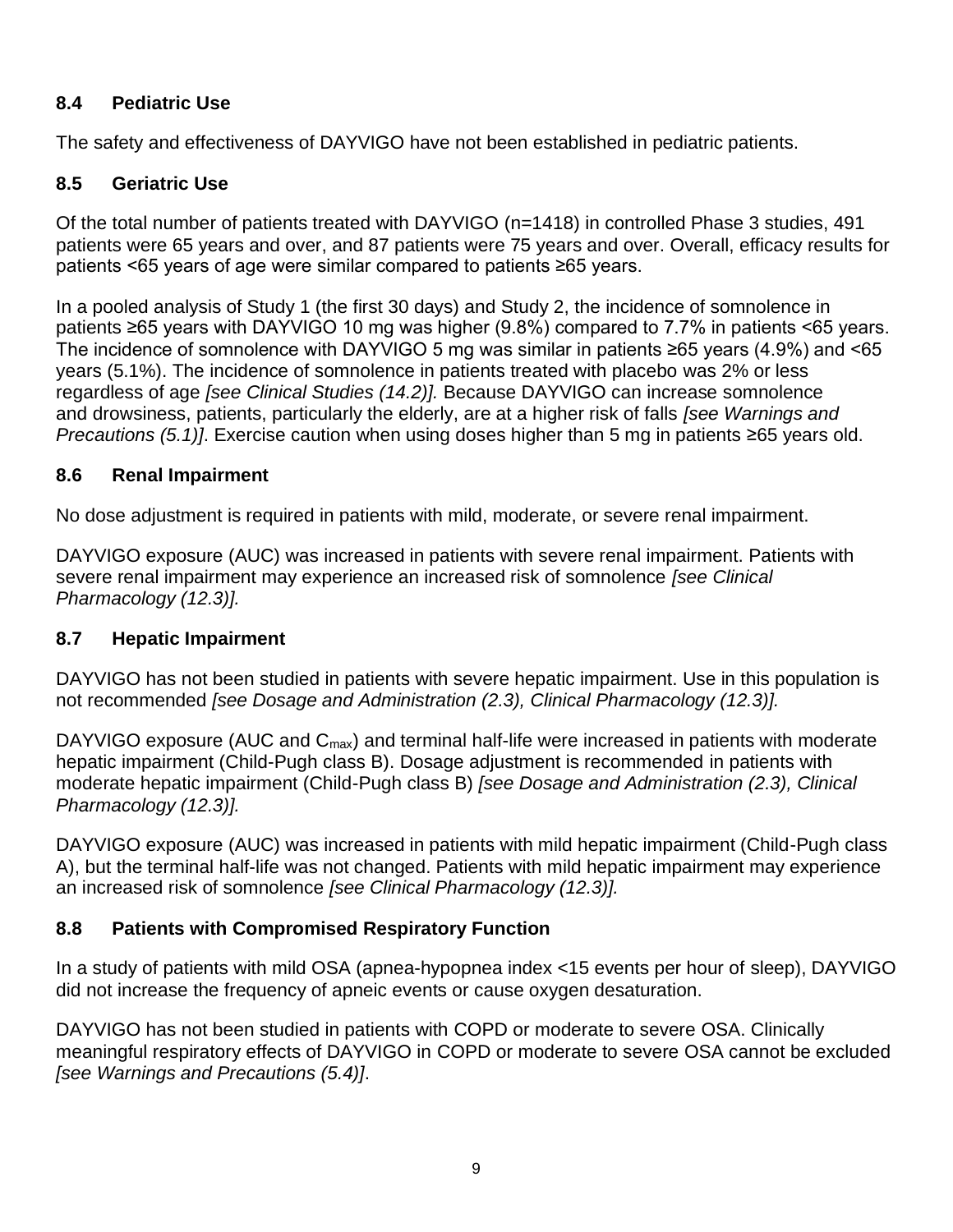# **9 DRUG ABUSE AND DEPENDENCE**

## **9.1 Controlled Substance**

DAYVIGO contains lemborexant, a Schedule IV controlled substance.

# **9.2 Abuse**

Abuse is the intentional, non-therapeutic use of a drug, even once, for its desirable psychological or physiological effects. In a human abuse potential study conducted in recreational sedative abusers (n=29), lemborexant 10 mg, 20 mg (two times the maximum recommended dose), and 30 mg (three times the maximum recommended dose) produced responses on positive subjective measures such as "Drug Liking," "Overall Drug Liking," "Take Drug Again," and "Good Drug Effects" that were statistically similar to those produced by the sedatives zolpidem (30 mg) and suvorexant (40 mg), and statistically greater than the responses on these measures that were produced by placebo. Because individuals with a history of abuse or addiction to alcohol or other drugs may be at increased risk for abuse and addiction to DAYVIGO, follow such patients carefully.

## **9.3 Dependence**

Physical dependence is a state that develops as a result of physiological adaptation in response to repeated drug use, manifested by withdrawal signs and symptoms after abrupt discontinuation or a significant dose reduction of a drug. In animal studies and clinical trials evaluating physical dependence, chronic administration of lemborexant did not produce withdrawal signs or symptoms upon drug discontinuation. This suggests that lemborexant does not produce physical dependence.

# **10 OVERDOSAGE**

There is limited clinical experience with DAYVIGO overdose. In clinical pharmacology studies, healthy patients who were administered multiple doses of up to 75 mg (7.5 times the maximum recommended dose) of DAYVIGO showed dose-dependent increases in the frequency of somnolence.

There is no available specific antidote to an overdose of DAYVIGO. In the event of overdose, standard medical practice for the management of any overdose should be used. In managing overdose, provide supportive care, including close medical supervision and monitoring and consider the possibility of multiple drug involvement. Consult a Certified Poison Control Center for the most up to date information on the management of overdosage (1-800-222-1222 or www.poison.org).

The value of dialysis in the treatment of overdosage has not been determined with lemborexant. As lemborexant is highly protein-bound, hemodialysis is not expected to contribute to elimination of lemborexant.

# **11 DESCRIPTION**

DAYVIGO contains lemborexant, an orexin receptor antagonist. The chemical name of lemborexant is (1R,2S)-2-{[(2,4-dimethylpyrimidin-5-yl)oxy]methyl}-2-(3-fluorophenyl)-*N*-(5-fluoropyridin-2-yl) cyclopropanecarboxamide. The molecular formula is  $C_{22}H_{20}F_2N_4O_2$ . The molecular weight is 410.42.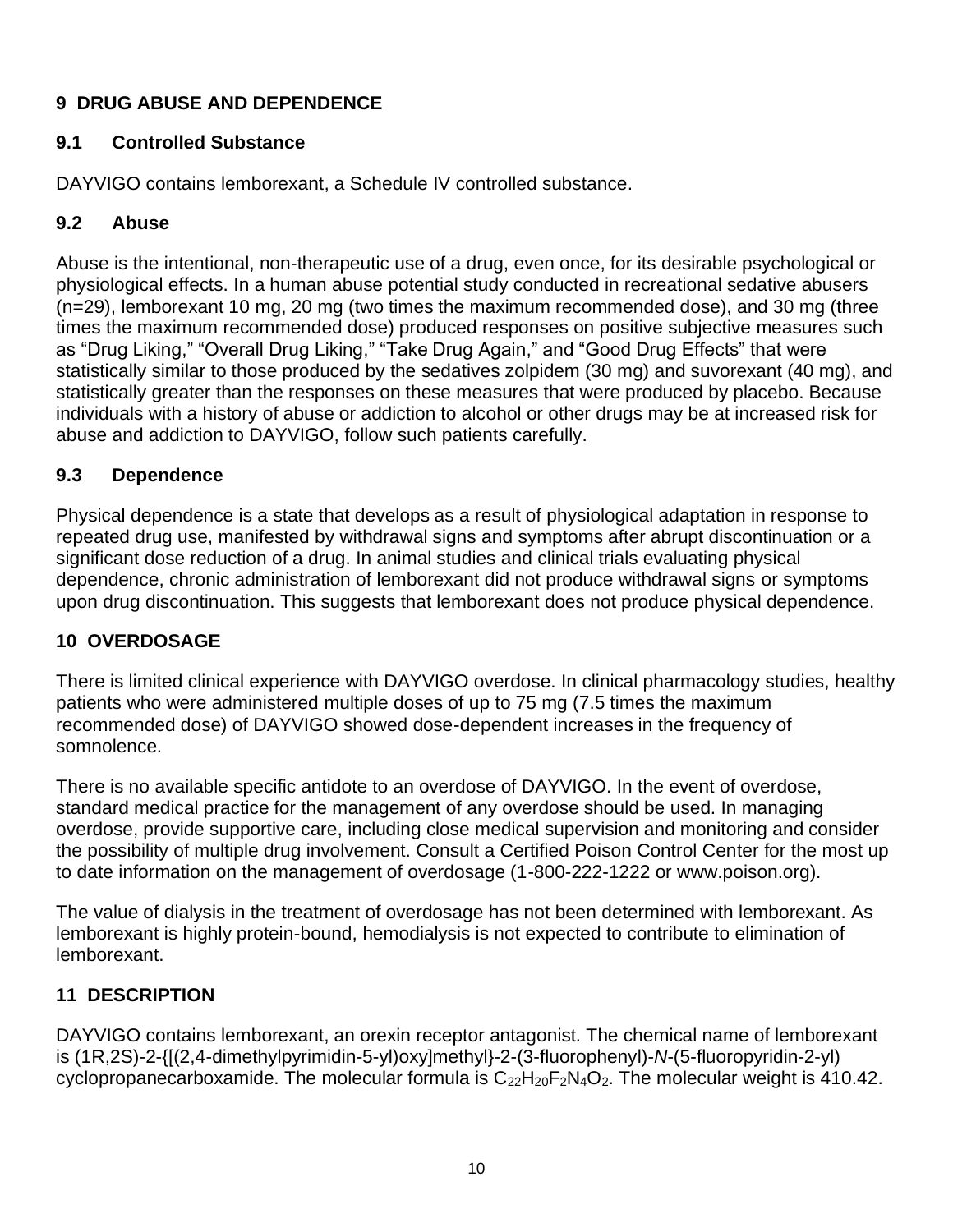The structural formula is:



Lemborexant is a white to off-white powder that is practically insoluble in water.

DAYVIGO tablets are intended for oral administration. Each film coated tablet contains 5 mg or 10 mg of lemborexant. The inactive ingredients are: hydroxypropyl cellulose, lactose monohydrate, lowsubstituted hydroxypropyl cellulose, and magnesium stearate.

In addition, the film coating contains the following inactive ingredients: hypromellose 2910, polyethylene glycol 8000, talc, titanium dioxide, and either (a) ferric oxide yellow for the 5 mg tablet; or, (b) both ferric oxide yellow and ferric oxide red for the 10 mg tablet.

## **12 CLINICAL PHARMACOLOGY**

## **12.1 Mechanism of Action**

The mechanism of action of lemborexant in the treatment of insomnia is presumed to be through antagonism of orexin receptors. The orexin neuropeptide signaling system plays a role in wakefulness. Blocking the binding of wake-promoting neuropeptides orexin A and orexin B to receptors OX1R and OX2R is thought to suppress wake drive.

## **12.2 Pharmacodynamics**

Lemborexant binds to orexin receptors  $OX1R$  and  $OX2R$  and acts as a competitive antagonist (IC<sub>50</sub>) values of 6.1 nM and 2.6 nM, respectively). A major metabolite of lemborexant, M10, binds with comparable affinity as the parent drug to orexin receptors OX1R and OX2R (IC<sub>50</sub> values of 4.2 nM and 2.9 nM), respectively.

#### Cardiac Electrophysiology

In a concentration-QTcF analysis using the data from two randomized, double-blind, placebocontrolled, multiple ascending dose studies in healthy subjects, lemborexant does not prolong the QTcF interval to any clinically relevant extent at a dose 5 times the maximum recommended dose.

#### Drug Interactions

Lemborexant co-administered with alcohol produced a numerically greater negative impact on postural stability and memory as compared with alcohol alone at approximately 2 hours post-dose *[see Drug Interactions 7.1].*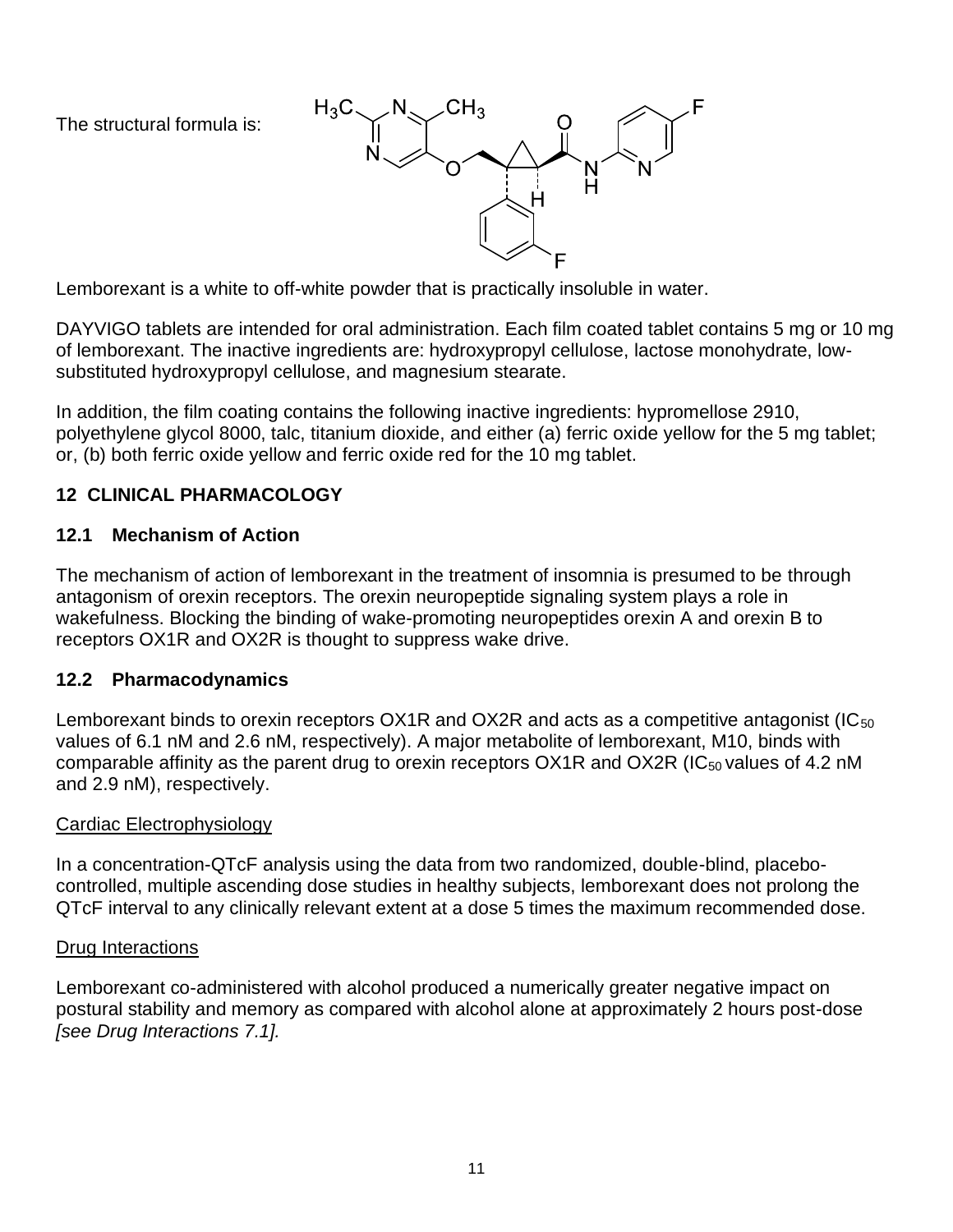#### **12.3 Pharmacokinetics**

Following single doses of lemborexant 2.5 to 75 mg, geometric mean  $C_{\text{max}}$  and  $AUC_{0-24h}$  increased slightly less than in proportion to dose. The extent of accumulation of lemborexant at steady-state is 1.5- to 3-fold across this dose range.

#### Absorption

The time to peak concentration ( $t_{max}$ ) of lemborexant is approximately 1 to 3 hours.

#### *Effect of Food*

Lemborexant  $C_{\text{max}}$  decreased by 23%, AU $C_{0\text{-inf}}$  increased by 18%, and  $t_{\text{max}}$  was delayed by 2 hours following administration of a high-fat and high-calorie meal (containing approximately 150, 250, and 500 to 600 calories from protein, carbohydrate, and fat, respectively).

#### **Distribution**

The volume of distribution of lemborexant is 1970 L. Plasma protein binding of lemborexant is approximately 88% *in vitro* and 94% in clinical samples. The blood to plasma concentration ratio of lemborexant is 0.65.

#### **Elimination**

#### *Metabolism*

Lemborexant is primarily metabolized by CYP3A4, and to a lesser extent by CYP3A5. The major circulating metabolite is M10.

#### *Excretion*

Following administration of an oral dose, 57.4% of the dose was recovered in the feces and 29.1% in the urine (<1% as unchanged). The effective half-life for lemborexant 5 mg and 10 mg is 17 and 19 hours, respectively.

#### Specific Populations

No clinically significant differences in the pharmacokinetics of lemborexant were observed based on age, sex, race/ethnicity, or body mass index. No studies have been conducted to investigate the pharmacokinetics of lemborexant in pediatric patients. Exposures of lemborexant in patients with hepatic and renal impairment are summarized in Figure 1.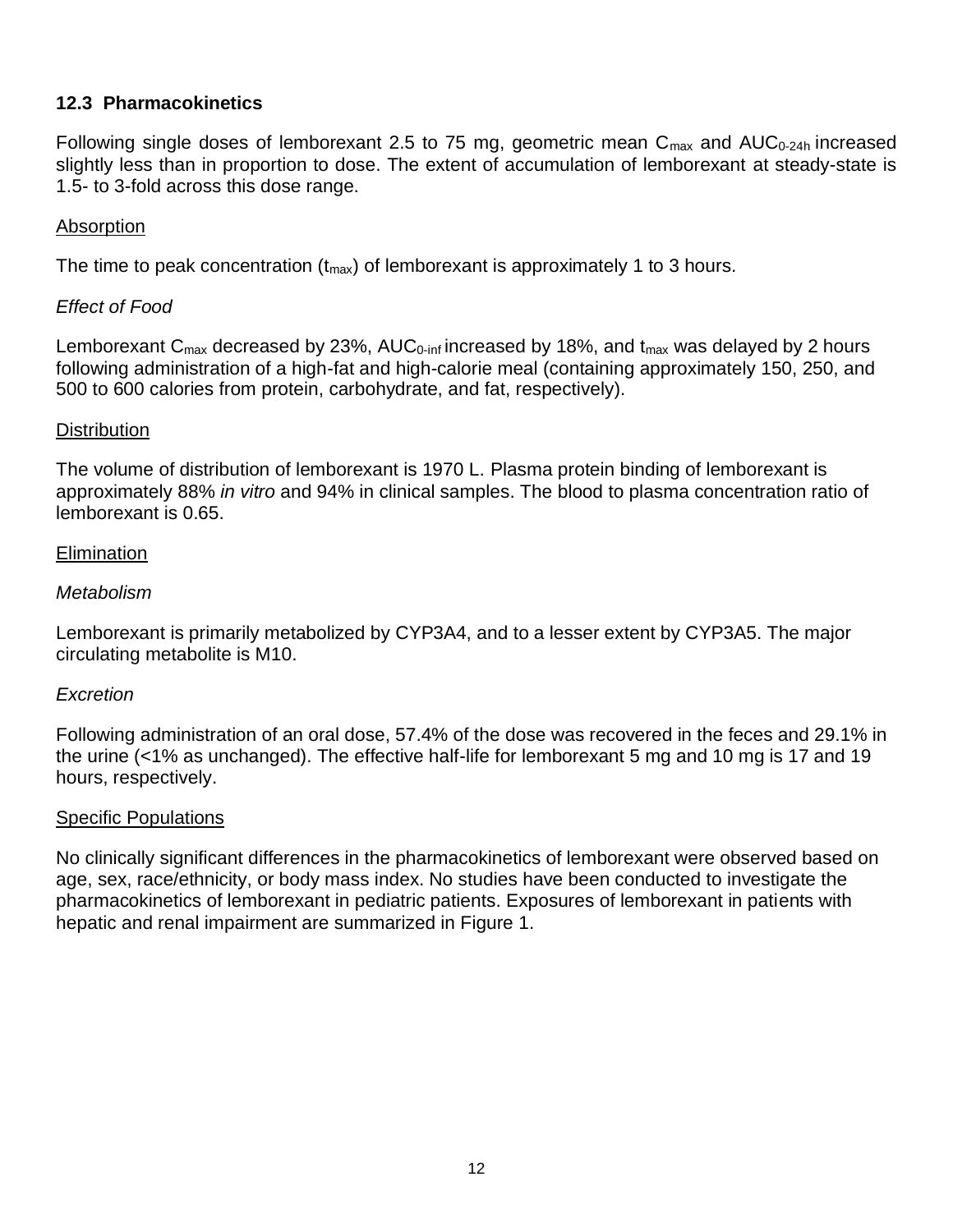#### **Figure 1. Effects of Hepatic and Renal Impairment on Lemborexant Pharmacokinetics**



**Fold Change and 90% Confidence Intervals**

#### Drug Interaction Studies

The effects of other drugs on the exposures of lemborexant are summarized in Figure 2. The effects of lemborexant on the exposures of other drugs are summarized in Figure 3. Based on these results, drug interactions between lemborexant and strong CYP3A inducers, strong CYP3A inhibitors, moderate CYP3A inhibitors, and CYP2B6 substrates are clinically significant *[see Dosage and Administration (2.2), Drug Interactions (7.1)]*.

Physiologically-based pharmacokinetic (PBPK) modeling predicted that concomitant use of weak CYP3A inhibitors increased lemborexant exposure by less than 2-fold *[see Dosage and Administration (2.2), Drug Interactions (7.1)]*, and that lemborexant is expected to have minimal effect on the pharmacokinetics of CYP2C8, CYP2C9, or CYP2C19 substrates.

#### **Figure 2. Effects of Co-administered Drugs on the Pharmacokinetics of Lemborexant 10 mg**

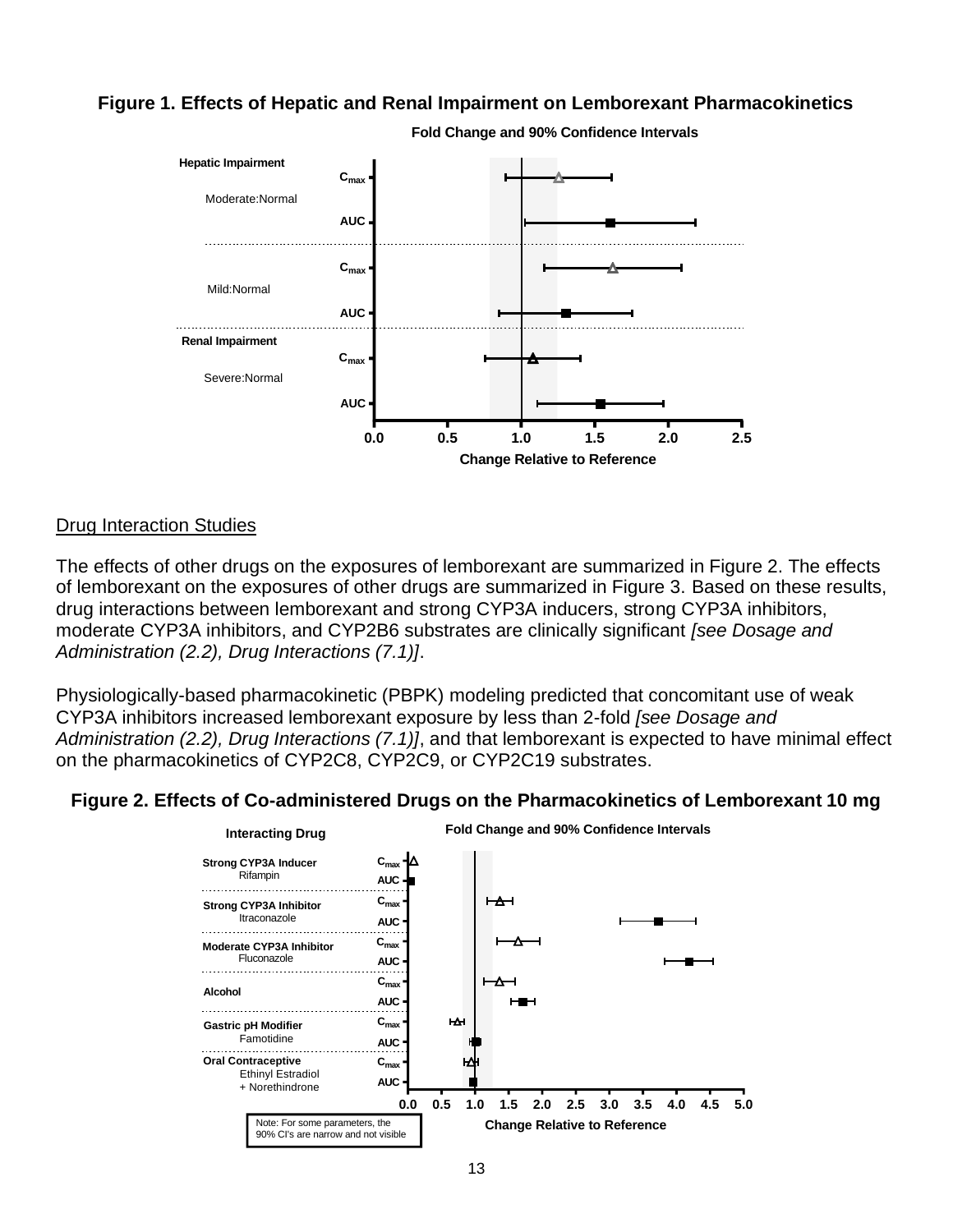## **Figure 3. Effects of Lemborexant 10 mg on the Pharmacokinetics of Co-Administered Drugs**



#### *In Vitro Studies*

*In vitro* metabolism studies demonstrated that lemborexant and M10 have the potential to induce CYP3A and a weak potential to inhibit CYP3A and induce CYP2B6. Lemborexant and M10 do not inhibit other CYP isoforms (CYP1A2, CYP2A6, CYP2B6, CYP2C8, CYP2C9, CYP2C19, CYP2D6, and CYP2E1) or transporters (P-gp, BCRP, BSEP, OAT1, OAT3, OATP1B1, OATP1B3, OCT1, OCT2, MATE1, and MATE2-K). Lemborexant and M10 do not induce CYP2C8, CYP2C9, and CYP2C19 at clinically relevant concentrations. Lemborexant is a potential poor substrate of P-gp, but M10 is a substrate of P-gp. Lemborexant and M10 are not substrates of BCRP, OATP1B1, or OATP1B3.

#### **13 NONCLINICAL TOXICOLOGY**

#### **13.1 Carcinogenesis, Mutagenesis, Impairment of Fertility**

#### **Carcinogenesis**

Lemborexant did not increase the incidence of tumors in rats treated for 2 years at oral doses of 30, 100, and 300 mg/kg/day (males) and 10, 30, and 100 mg/kg/day (females), which are >80 times the MRHD based on AUC. Lemborexant did not increase the incidence of tumors in Tg ras H2 mice treated for 26 weeks at oral doses of 50, 150, and 500 mg/kg/day.

#### **Mutagenesis**

Lemborexant was not mutagenic in the *in vitro* bacterial reverse mutation (Ames) assay or in the *in vitro* mouse lymphoma thymidine kinase assay, and was not clastogenic in the *in vivo* rat micronucleus assay.

#### **Impairment of Fertility**

Lemborexant was orally administered to female rats at doses of 30, 100, or 1000 mg/kg/day prior to and throughout mating and continuing to gestation Day 6. These doses are approximately 12 to >500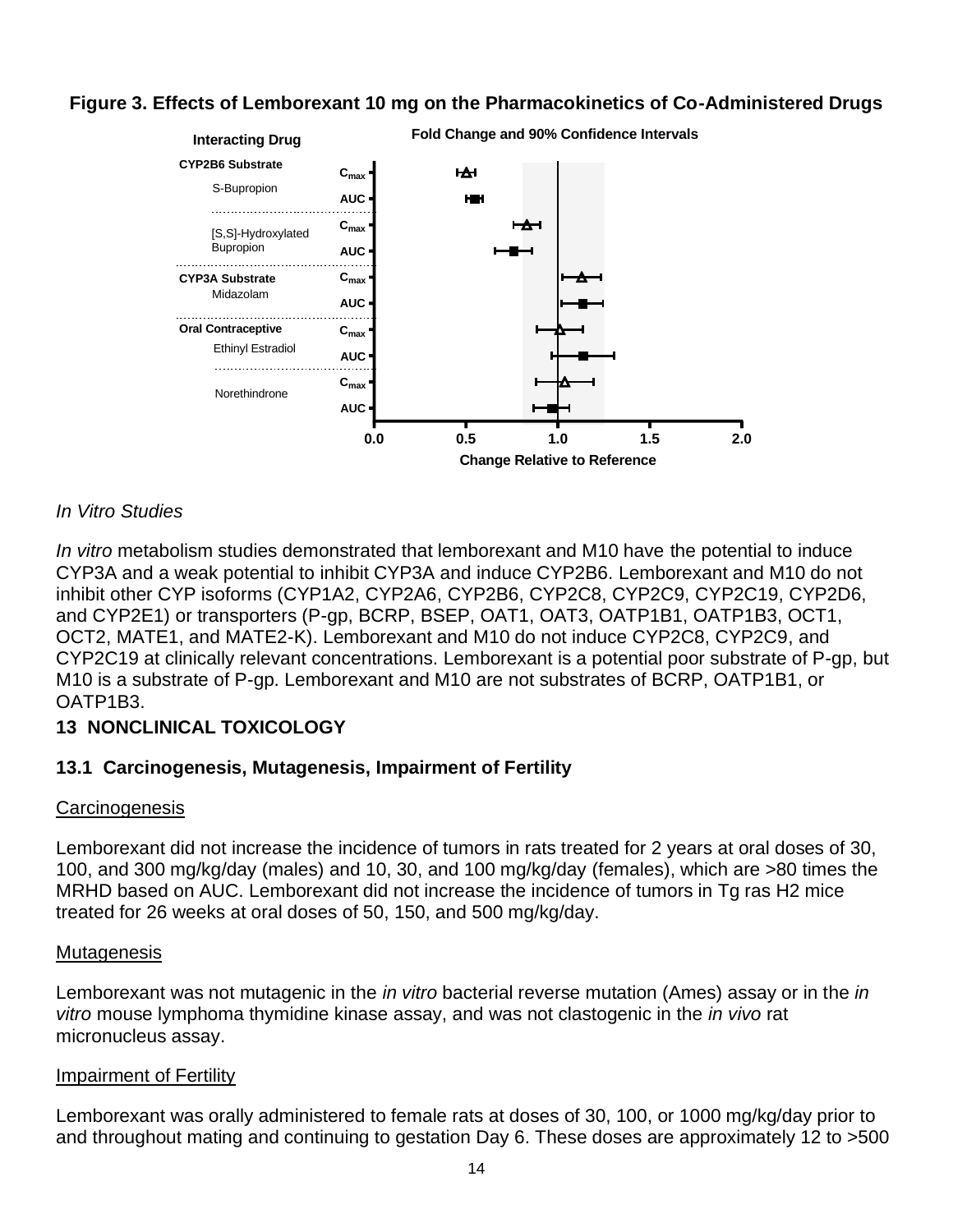times the MRHD based on AUC. Irregular estrous cycles and decreased pregnancy rate were observed at 60 times the MRHD based on AUC, and decreased numbers of corpora lutea, implantations, and live embryos were observed at >500 times the MRHD based on AUC. The exposure at the NOAEL of 30 mg/kg/day is approximately 12 times the MRHD based on AUC. Lemborexant did not affect fertility when orally administered to male rats at doses of 30, 100, or 1000 mg/kg/day prior to and throughout mating; the highest dose is approximately 138 times the MRHD based on AUC.

## **13.2 Animal Toxicology and/or Pharmacology**

Lemborexant administered to mice at oral doses of 10 or 30 mg/kg resulted in behavior characteristic of cataplexy when presented with chocolate. Chocolate is a stimulus that has been demonstrated to increase cataplexy occurrences in narcoleptic mice.

# **14 CLINICAL STUDIES**

# **14.1 Controlled Clinical Studies**

DAYVIGO was evaluated in two clinical trials in patients with insomnia characterized by difficulties with sleep onset and/or sleep maintenance (Study 1, NCT02952820 and Study 2, NCT02783729).

Study 1 was a 6-month, randomized, double-blind, placebo-controlled, multi-center trial in adult patients age 18 or older who met DSM-5 criteria for insomnia disorder. Patients were randomized to placebo (n=325), DAYVIGO 5 mg (n=323), or DAYVIGO 10 mg (n=323) once nightly. The primary efficacy endpoint was the mean change from baseline to end of treatment at 6 months for logtransformed patient-reported (subjective) sleep onset latency (sSOL), defined as the estimated minutes from the time that the patient attempted to sleep until sleep onset. Pre-specified secondary efficacy endpoints for sleep maintenance were change from baseline to end of treatment at 6 months for patient-reported sleep efficiency (sSEF) and wake after sleep onset (sWASO). sSEF is defined as the proportion of time spent asleep per time in bed. sWASO is defined as the minutes of wake from the onset of sleep until wake time. The primary and pre-specified secondary efficacy endpoints were measured by sleep diary.

The demographic characteristics of patients in Study 1 were similar across the treatment arms. Patients had a median age of 55 years (range 18 to 88) and were 68% female, 72% White, 8% Black or African American, 17% Japanese, and 3.5% other; 28% were elderly (≥65 years).

Examination of subgroups by age, race, and sex did not suggest differences in response to DAYVIGO. In Study 1, DAYVIGO 5 mg and 10 mg demonstrated statistically significant superiority on the primary efficacy measure, sSOL, compared to placebo (Table 3). DAYVIGO 5 mg and 10 mg also showed statistically significant superiority in sSEF and sWASO.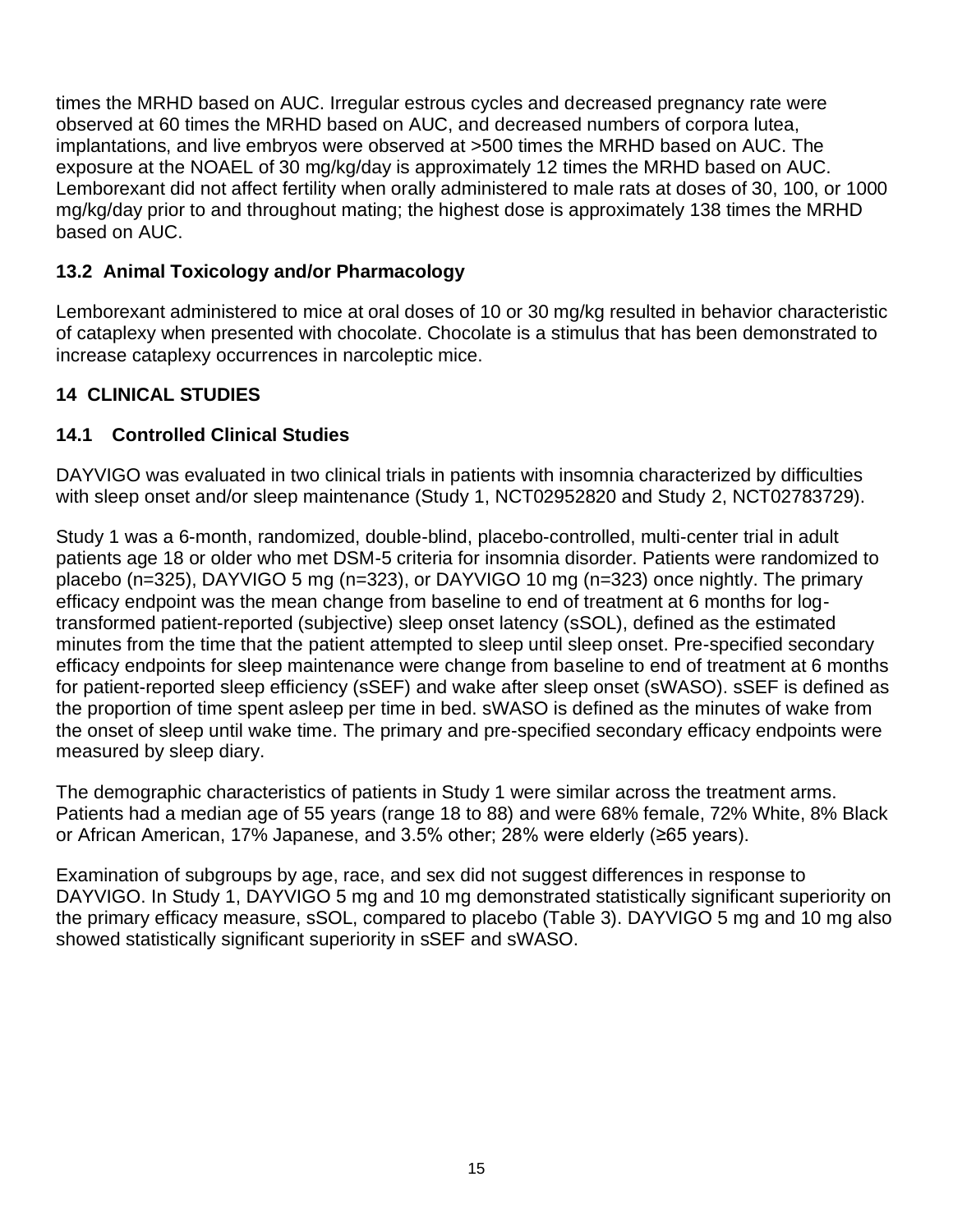**Table 3: Primary and Secondary Efficacy Results for Change from Baseline in Sleep Onset and Sleep Maintenance at 6 Months in Patients with Insomnia (Study 1)**

| <b>Endpoint</b>                                                 | <b>Treatment</b><br><b>Group</b> | <b>Number</b><br><b>of</b><br><b>Patients</b><br><b>ITT</b> | <b>Baseline</b><br>Mean <sup>a</sup><br>(SD) | Month 6<br>LS Mean <sup>a</sup><br>(SE) | <b>Treatment Effect</b><br>(95% CI) |
|-----------------------------------------------------------------|----------------------------------|-------------------------------------------------------------|----------------------------------------------|-----------------------------------------|-------------------------------------|
| <b>Sleep Onset</b><br><b>sSOL</b><br>(minutes)                  | DAYVIGO 5 mg <sup>*</sup>        | 316                                                         | 43.0(31.5)                                   | 20.0(1.1)                               | 0.7(0.6, 0.8)                       |
|                                                                 | DAYVIGO 10 mg <sup>*</sup>       | 315                                                         | 45.0 (33.4)                                  | 19.2(1.1)                               | 0.7(0.6, 0.8)                       |
|                                                                 | Placebo                          | 318                                                         | 45.0 (31.8)                                  | 27.3(1.4)                               | (ratio vs placebo) <sup>b</sup>     |
| <b>Sleep</b><br><b>Maintenance</b><br><b>sSEF</b><br>(% )       | DAYVIGO 5 mg <sup>*</sup>        | 316                                                         | 63.1 (18.2)                                  | 75.9 (0.9)                              | 4.5(2.2, 6.9)                       |
|                                                                 | DAYVIGO 10 mg <sup>*</sup>       | 315                                                         | 62.0 (17.2)                                  | 75.9 (0.9)                              | 4.7(2.4, 7.0)                       |
|                                                                 | Placebo                          | 318                                                         | 61.3(17.8)                                   | 71.4(0.8)                               | $(%)^c$                             |
| <b>Sleep</b><br><b>Maintenance</b><br><b>sWASO</b><br>(minutes) | DAYVIGO 5 mg <sup>*</sup>        | 316                                                         | 132.8 (82.5)                                 | 87.9(3.7)                               | $-17.5(-27.3, -7.6)$                |
|                                                                 | DAYVIGO 10 mg <sup>*</sup>       | 315                                                         | 136.8 (87.4)                                 | 92.7(3.7)                               | $-12.7(-22.4, -3.0)$                |
|                                                                 | Placebo                          | 318                                                         | 132.5 (80.2)                                 | 105.3(3.6)                              | $(minutes)^c$                       |

ITT (intention to treat); sSOL (subjective sleep onset latency); SD (standard deviation); LS (least squares); SE (standard error); CI (unadjusted confidence interval); sSEF (subjective sleep efficiency); sWASO (subjective wake after sleep onset) <sup>a</sup> For the sleep onset sSOL endpoint, the mean refers to geometric mean, which was used due to the approximately log normal distribution of the outcomes; SD for the geometric mean is calculated as GM\*SD (log transformed sSOL); SE for the least squares geometric mean is calculated in the same way as the SD.

**b** For the sleep onset sSOL endpoint, treatment effect refers to the ratio of [Month 6 sSOL / Baseline sSOL] for DAYVIGO versus placebo, such that a smaller ratio corresponds to a greater improvement.

<sup>c</sup> Treatment effect refers to the treatment difference between DAYVIGO versus placebo, such that a larger value for sSEF and smaller value for sWASO correspond to greater improvement.

\* Doses that were statistically significantly superior (p<0.05) to placebo after multiplicity adjustment.

Study 2 was a 1-month, randomized, double-blind, placebo- and active-controlled, multi-center, parallel-group clinical trial in adult female patients age 55 and older and male patients 65 years and older who met DSM-5 criteria for insomnia disorder. Patients were randomized to placebo (n=208), DAYVIGO 5 mg (n=266) or 10 mg (n=269), or active comparator (n=263) once nightly.

The primary efficacy endpoint was the mean change in log-transformed latency to persistent sleep (LPS) from baseline to end of treatment (Days 29/30), as measured by overnight polysomnography (PSG) monitoring. LPS was defined as the number of minutes from lights off to the first 10 consecutive minutes of non-wakefulness. The pre-specified secondary efficacy endpoints in Study 2 were the mean change from baseline to end of treatment (Days 29/30) in sleep efficiency (SEF) and wake after sleep onset (WASO) measured by PSG.

The demographic and baseline characteristics of patients in Study 2 were similar across the treatment arms. Patients had a median age of 63 years (range 55 to 88) and were 86% female, 72% White, 25% Black or African American, and 2% other; 45% were elderly (≥65 years).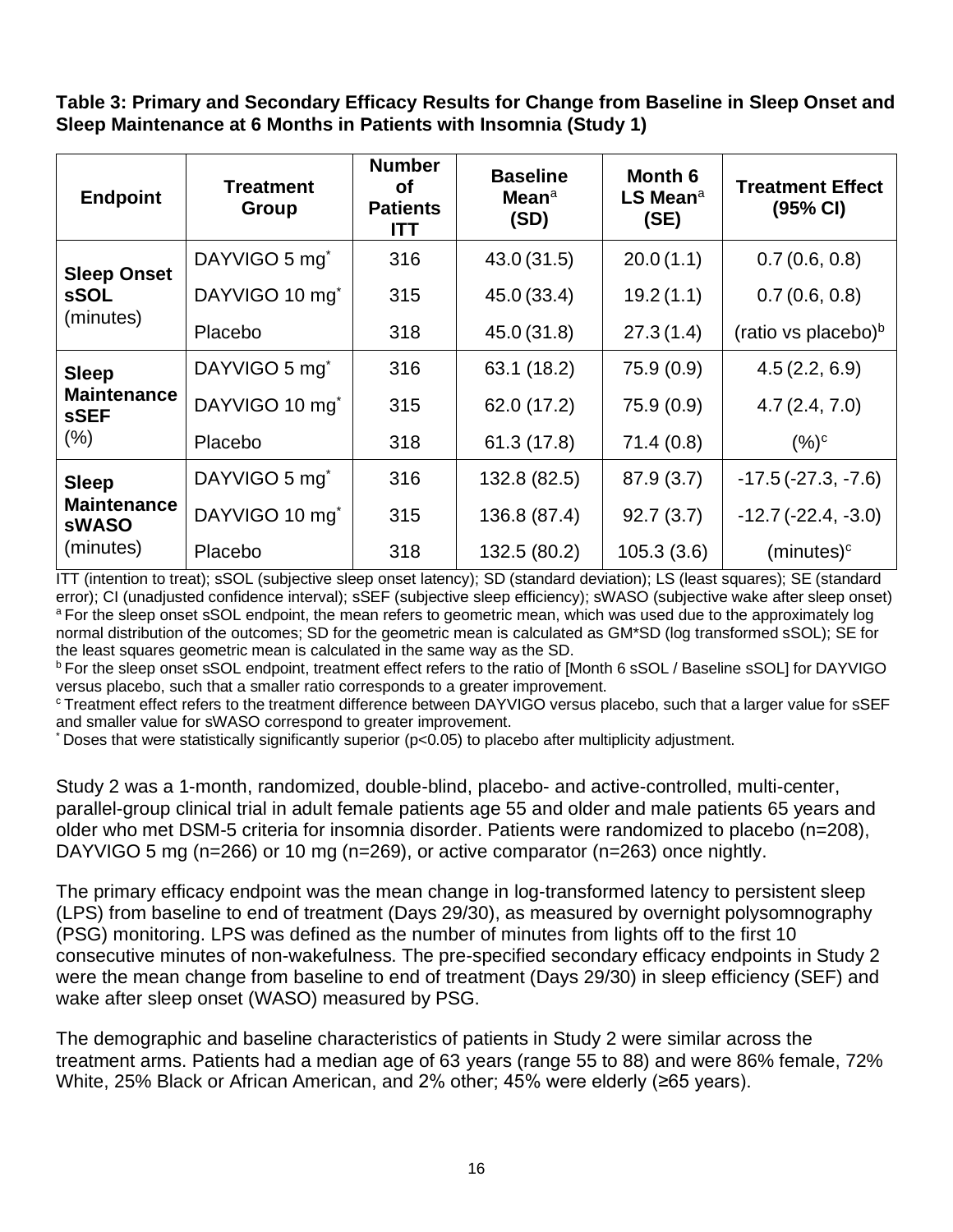In Study 2, DAYVIGO 5 mg and 10 mg demonstrated statistically significant superiority on the primary efficacy measure, LPS, compared to placebo (Table 4). DAYVIGO 5 mg and 10 mg demonstrated statistically significant improvement in SEF and WASO compared to placebo.

| <b>Endpoint</b>                                                | <b>Treatment Group</b>     | <b>Number</b><br>οf<br><b>Patients</b><br><b>ITT</b> | <b>Baseline</b><br><b>Mean</b> <sup>a</sup><br>(SD) | Day 29/30<br>$LS$ Mean <sup>a</sup><br>(SE) | <b>Treatment Effect</b><br>(95% CI) |
|----------------------------------------------------------------|----------------------------|------------------------------------------------------|-----------------------------------------------------|---------------------------------------------|-------------------------------------|
| <b>Sleep Onset</b><br><b>LPS</b><br>(minutes)                  | DAYVIGO 5 mg <sup>*</sup>  | 266                                                  | 33.0(27.2)                                          | 15.5(0.8)                                   | 0.8(0.7, 0.9)                       |
|                                                                | DAYVIGO 10 mg <sup>*</sup> | 269                                                  | 33.3(27.2)                                          | 14.5(0.7)                                   | 0.7(0.6, 0.8)                       |
|                                                                | Placebo                    | 208                                                  | 33.6(25.9)                                          | 20.0(1.1)                                   | (ratio vs. placebo) $\rm^b$         |
| <b>Sleep</b><br><b>Maintenance</b><br><b>SEF</b><br>$(\% )$    | DAYVIGO 5 mg <sup>*</sup>  | 266                                                  | 68.4 (11.3)                                         | 80.7(0.5)                                   | $7.1$ (5.6, 8.5)                    |
|                                                                | DAYVIGO 10 mg <sup>*</sup> | 269                                                  | 67.8 (10.8)                                         | 82.7(0.5)                                   | 8.0(6.6, 9.5)                       |
|                                                                | Placebo                    | 208                                                  | 68.9 (9.6)                                          | 74.6 (0.6)                                  | $(%)^c$                             |
| <b>Sleep</b><br><b>Maintenance</b><br><b>WASO</b><br>(minutes) | DAYVIGO 5 mg <sup>*</sup>  | 266                                                  | 113.4(39.0)                                         | 68.3 (2.2)                                  | $-24.0$ ( $-30.0, -18.0$ )          |
|                                                                | DAYVIGO 10 mg <sup>*</sup> | 269                                                  | 114.8(40.0)                                         | 66.9(2.2)                                   | $-25.3(-31.4, -19.3)$               |
|                                                                | Placebo                    | 208                                                  | 111.7(37.2)                                         | 92.2(2.5)                                   | $(minutes)^c$                       |

**Table 4: Primary and Secondary Efficacy Results for Change from Baseline in Sleep Onset and Sleep Maintenance at 1 Month in Patients with Insomnia (Study 2)**

ITT (intention to treat); LPS (latency to persistent sleep); SD (standard deviation); LS (least squares); SE (standard error); CI (unadjusted confidence interval); SEF (sleep efficiency); WASO (wake after sleep onset)

<sup>a</sup> For the sleep onset LPS endpoint, the mean refers to geometric mean, which was used due to the approximately log normal distribution of the outcomes; SD for the geometric mean is calculated as GM\*SD (log transformed LPS); SE for the least squares geometric mean is calculated in the same way as the SD.

<sup>b</sup> For the LPS endpoint, treatment effect refers to the ratio of [Day 29/30 LPS / Baseline LPS] for DAYVIGO versus placebo, such that a smaller ratio corresponds to a greater improvement.

<sup>c</sup> Treatment effect refers to the treatment difference between DAYVIGO versus placebo, such that a larger value for SEF and smaller value for WASO correspond to greater improvement.

\* Doses that were statistically significantly superior (p<0.05) to placebo after multiplicity adjustment.

The effects of DAYVIGO at the beginning of treatment were generally consistent with later timepoints.

## **14.2 Special Safety Studies**

## Middle of the Night Safety

The effect of DAYVIGO on middle of the night safety was evaluated in a randomized, placebo- and active-controlled trial in healthy female subjects ≥55 years or male subjects ≥65 years. Postural stability, the ability to awaken in response to a sound stimulus, and attention and memory were assessed following a scheduled awakening 4 hours after the start of the 8-hour time in bed. Postural stability was measured by assessing body sway using an ataxia meter. Nighttime dosing of DAYVIGO 5 mg and 10 mg resulted in impairment of balance (measured by body sway area) at 4 hours as compared to placebo.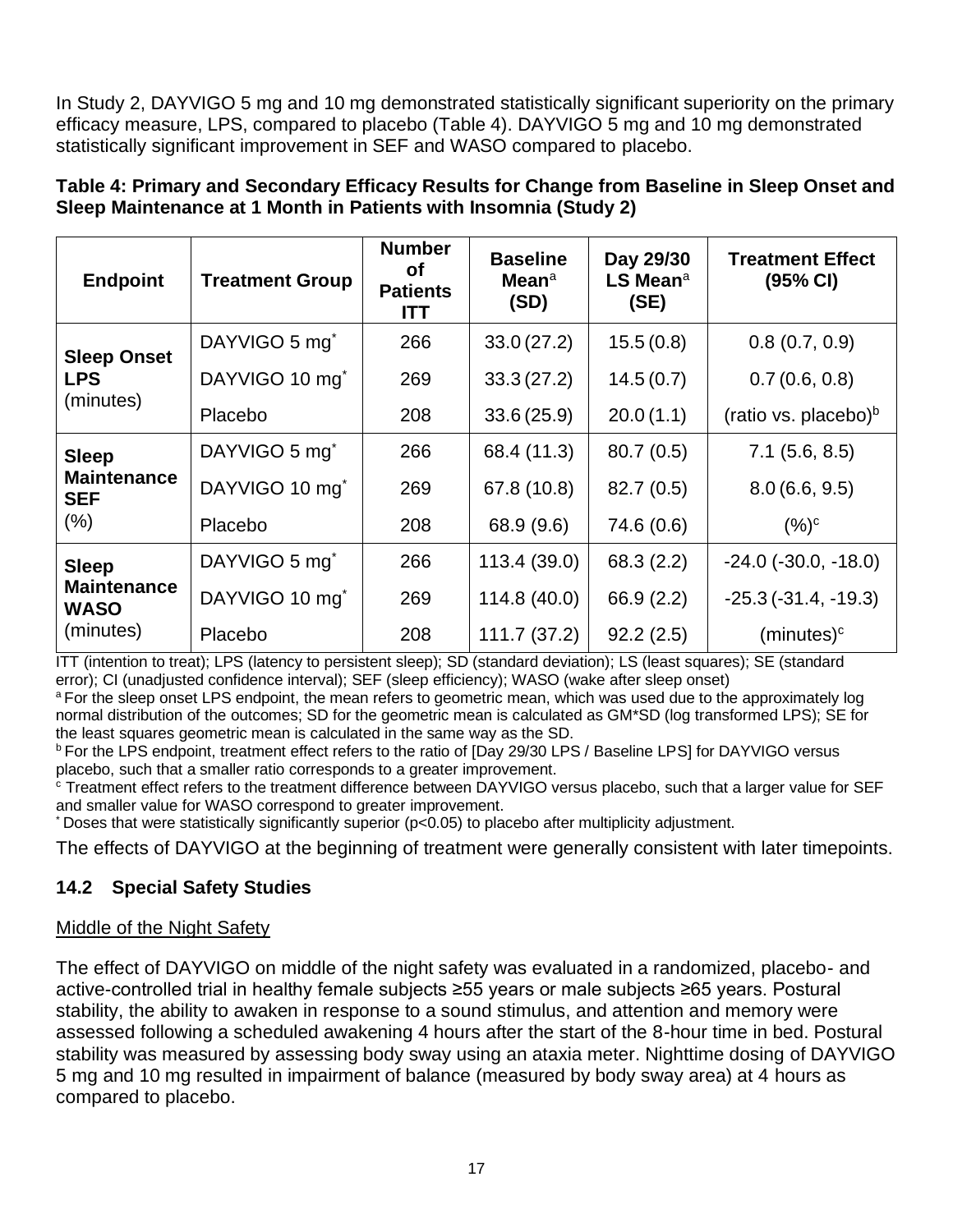The ability to awaken to sound in the middle of the night was assessed using an audiometer that delivered 1000 Hz tones up to 105 dB. There were no meaningful differences between DAYVIGO (5 mg or 10 mg) and placebo on ability to awaken to sound.

A computerized performance assessment battery was administered to assess attention and memory after middle of the night awakening (4 hours postdose) in subjects receiving DAYVIGO 5 mg or 10 mg. DAYVIGO was associated with dose-dependent worsening on measures of attention and memory as compared to placebo.

Patients should be cautioned about the potential for middle of the night postural instability, as well as attention and memory impairment.

## Effects on Next-day Postural Stability and Memory

The effects of DAYVIGO on next day postural stability and memory were evaluated in two randomized, placebo- and active-controlled trials in healthy subjects and insomnia patients age 55 and older.

There were no meaningful differences between DAYVIGO (5 mg or 10 mg) and placebo on next-day postural stability or memory compared to placebo.

## Effects on Driving

A randomized, double-blind, placebo- and active-controlled, four-period crossover study evaluated the effects of nighttime administration of DAYVIGO on next-morning driving performance approximately 9 hours after dosing in 24 healthy elderly subjects (≥65 years, median age 67 years; 14 men, 10 women) and 24 adult subjects (median age 49 years; 12 men, 12 women). The primary driving performance outcome measure was change in Standard Deviation of Lateral Position (SDLP). Testing was conducted after one night (a single dose) and after eight consecutive nights of treatment with DAYVIGO. Although DAYVIGO at doses of 5 mg and 10 mg did not cause statistically significant impairment in next-morning driving performance in adult or elderly subjects (compared with placebo), driving ability was impaired in some subjects taking 10 mg DAYVIGO.

Patients using the 10 mg dose should be cautioned about the potential for next-morning driving impairment because there is individual variation in sensitivity to DAYVIGO.

## Rebound Insomnia

Rebound insomnia was assessed by comparing sleep diary-recorded sSOL and sWASO from the screening period to the two weeks following treatment discontinuation in both Studies 1 and 2. Analyses of group means and the proportion of patients with rebound insomnia suggest that DAYVIGO was not associated with rebound insomnia following treatment discontinuation.

## Withdrawal Effects

In 12-month and 1-month controlled safety and efficacy trials (Studies 1 and 2, respectively), withdrawal effects were assessed by the Tyrer Benzodiazepine Withdrawal Symptom Questionnaire following discontinuation from study drug in patients who received DAYVIGO 5 mg or 10 mg. There was no evidence of withdrawal effects following DAYVIGO discontinuation at either dose.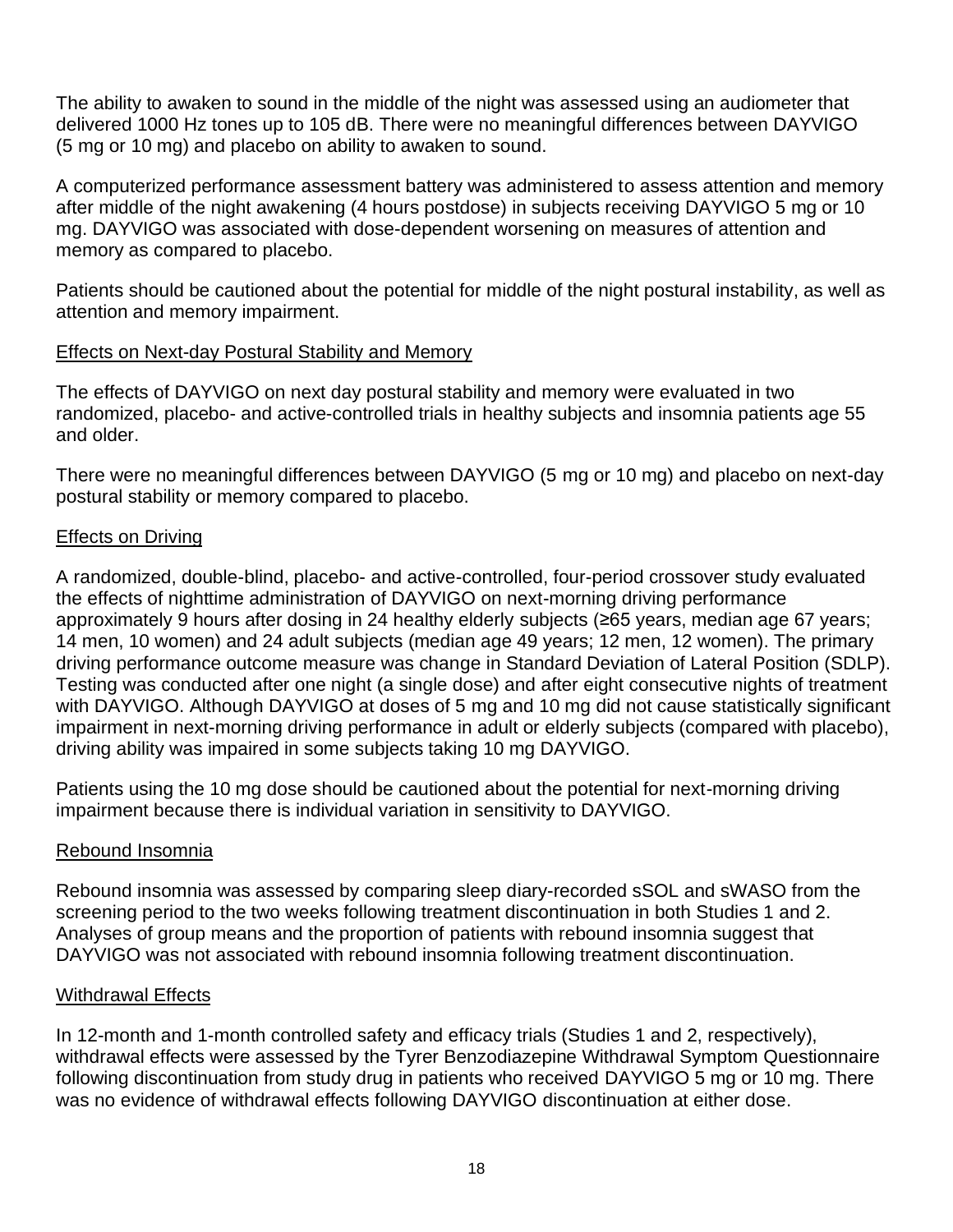## **16 HOW SUPPLIED/STORAGE AND HANDLING**

#### **16.1 How Supplied**

DAYVIGO tablets are available as:

• 5 mg, pale yellow, round, biconvex, film-coated tablets, and debossed with "5" on one side and "LЄM" on the other side.

NDC 62856-405-30, bottle of 30 with child-resistant closure

NDC 62856-405-90, bottle of 90 with child-resistant closure

• 10 mg, orange, round, biconvex, film-coated tablets, and debossed with "10" on one side and "I EM" on the other side.

NDC 62856-410-30, bottle of 30 with child-resistant closure

NDC 62856-410-90, bottle of 90 with child-resistant closure

## **16.2 Storage and Handling**

Store at 20°C to 25°C (68°F to 77°F), excursions permitted between 15°C and 30°C (59°F and 86°F) [See USP Controlled Room Temperature].

## **17 PATIENT COUNSELING INFORMATION**

Advise the patient to read the FDA-approved patient labeling (Medication Guide).

#### *Administration Instructions*

Advise patients to take DAYVIGO only when preparing for or getting into bed and only if they can stay in bed for a full night (at least 7 hours) before being active again *[see Dosage and Administration (2.1*)*]*.

Advise patients that the effect of DAYVIGO may be delayed if taken with or soon after a meal *[see Dosage and Administration (2.1), Clinical Pharmacology (12.3)]*.

## *CNS Depressant Effects and Daytime Impairment*

Advise patients that DAYVIGO can impair daytime wakefulness even when used as prescribed. The risk of daytime impairment is increased if DAYVIGO is taken with less than a full night of sleep remaining or if a higher than recommended dose is taken. If DAYVIGO is taken in these circumstances, caution patients against driving and other activities requiring complete mental alertness. Advise patients that increased drowsiness may increase the risk of falls in some patients *[see Warnings and Precautions (5.1)].*

#### *Sleep Paralysis, Hypnagogic/Hypnopompic Hallucinations, and Cataplexy-Like Symptoms*

Advise patients and their families that DAYVIGO may cause sleep paralysis, which is an inability to move or speak for several minutes during sleep-wake transitions, despite being aware of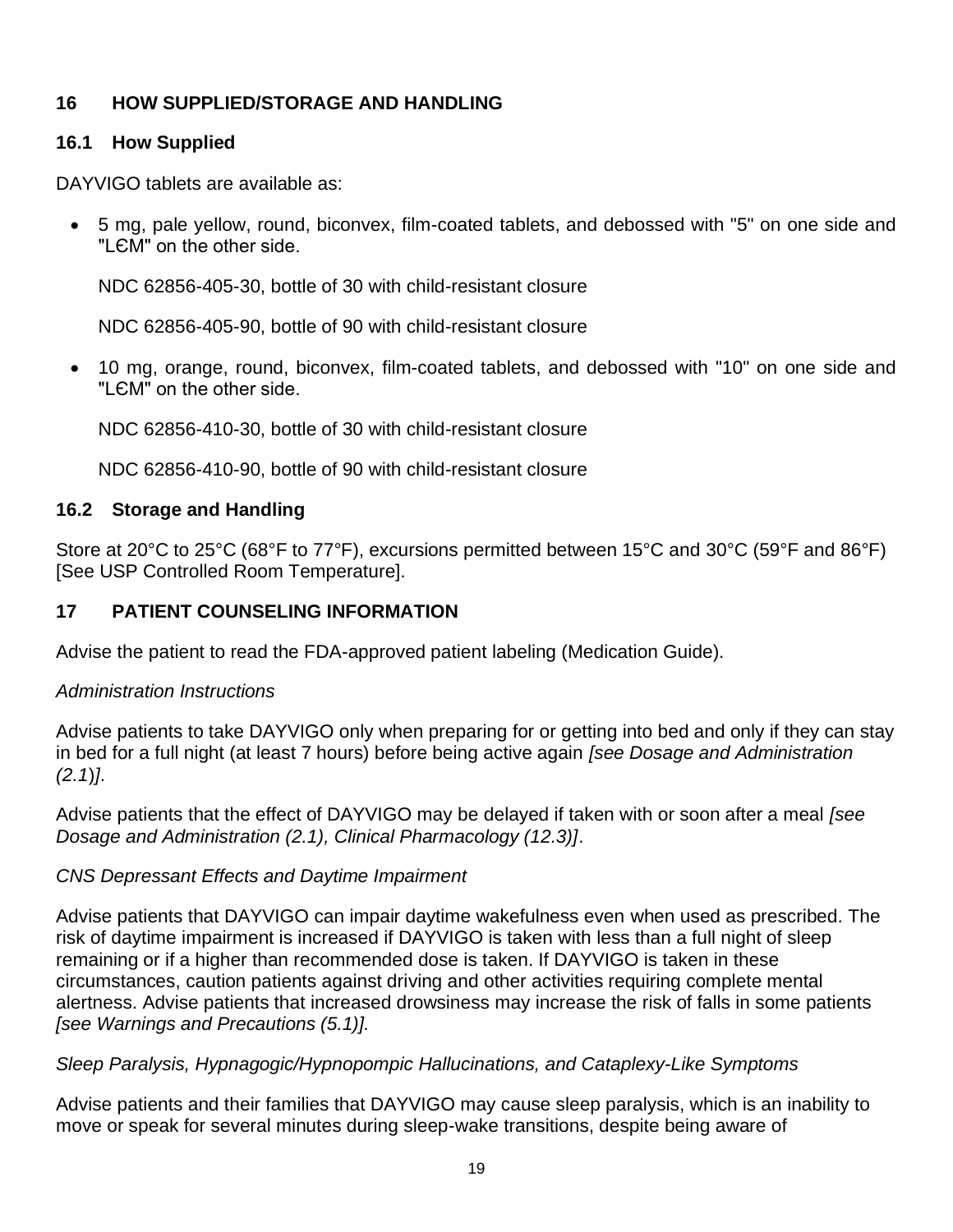surroundings; hypnagogic/hypnopompic hallucinations, including vivid and disturbing perceptions; and symptoms similar to mild cataplexy *[see Warnings and Precautions (5.2)].*

## *Complex Sleep Behaviors*

Instruct patients and their families that DAYVIGO may cause complex sleep behaviors, including sleep-walking, sleep-driving, preparing and eating food, making phone calls, or having sex while not being fully awake. Tell patients to discontinue DAYVIGO and notify their healthcare provider immediately if they develop any of these symptoms *[see Warnings and Precautions (5.3)].*

#### *Worsening of Depression/Suicidal Ideation*

Tell patients to report any worsening of depression or suicidal thoughts immediately *[see Warnings and Precautions (5.4)].*

#### *Pregnancy*

Advise patients that there is a pregnancy exposure registry that monitors pregnancy outcomes in women exposed to DAYVIGO during pregnancy *[see Use in Specific Populations (8.1)].*

#### *Concomitant Medications*

Ask patients about alcohol consumption, medicines they are taking, and drugs they may be taking without a prescription. Advise patients not to consume alcohol in combination with DAYVIGO *[see Drug Interactions (7.1), Clinical Pharmacology (12.3)].*

#### *Tolerance, Abuse, and Dependence*

Tell patients not to increase the dose of DAYVIGO on their own, and to inform you if they believe the drug "does not work" *[see Drug Abuse and Dependence (9)].*

Distributed by: Eisai Inc. Nutley, NJ 07110 DAYVIGO® is a registered trademark of Eisai R&D Management Co., Ltd. and is licensed to Eisai Inc.

© 2019-2022 Eisai Inc.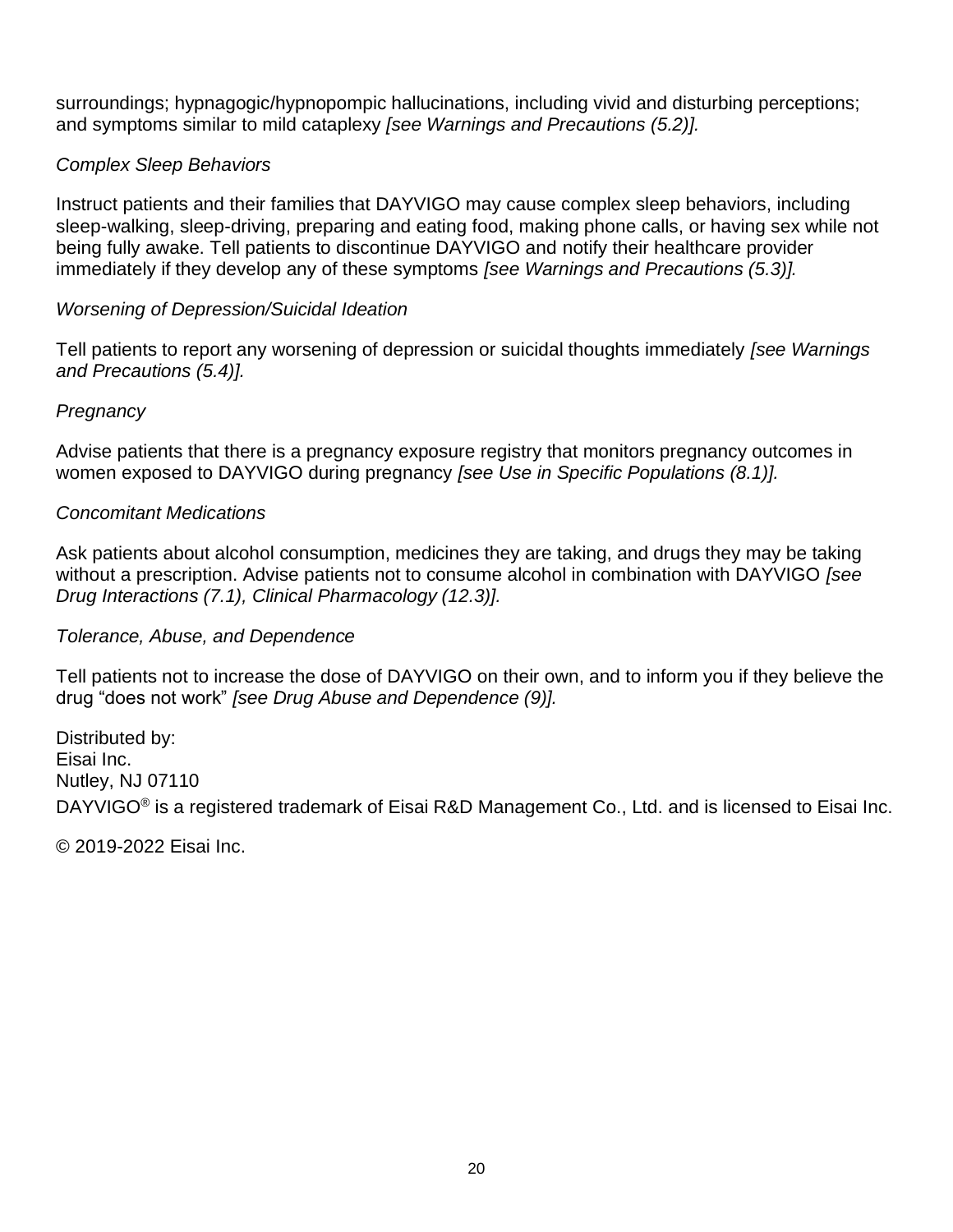#### **MEDICATION GUIDE DAYVIGO® (daye-vi'-goe) (lemborexant) tablets, for oral use, CIV**

#### **What is the most important information I should know about DAYVIGO? DAYVIGO may cause serious side effects including:**

- **Decreased awareness and alertness.** The morning after you take DAYVIGO, your ability to drive safely and think clearly may be decreased. You may also have sleepiness during the day.
	- o Do not take more DAYVIGO than prescribed.
	- o Do not take DAYVIGO unless you are able to stay in bed for a full night (at least 7 hours) before you must be active again.
	- o Take DAYVIGO right before going to bed.

See **"What are the possible side effects of DAYVIGO?"** for more information about side effects.

#### **What is DAYVIGO?**

- DAYVIGO is a prescription medicine for adults who have trouble falling or staying asleep (insomnia).
- It is not known if DAYVIGO is safe and effective in children under the age of 18 years.

DAYVIGO is a federally controlled substance (CIV) because it can be abused or cause dependence. Keep DAYVIGO in a safe place to prevent misuse and abuse. Selling or giving away DAYVIGO may harm others and is against the law. Tell your doctor if you have ever abused or have been dependent on alcohol, prescription medicines or street drugs.

#### **Who should not take DAYVIGO?**

**Do not** take DAYVIGO if you fall asleep often at unexpected times (narcolepsy).

#### **Before taking DAYVIGO, tell your healthcare provider about all of your medical conditions, including if you:**

- have a history of depression, mental illness, or suicidal thoughts.
- have a history of drug or alcohol abuse or addiction.
- have a history of a sudden onset of muscle weakness (cataplexy).
- have a history of daytime sleepiness.
- have lung problems or breathing problems, including sleep apnea.
- have liver problems.
- are pregnant or plan to become pregnant. It is not known if DAYVIGO can harm your unborn baby. **Pregnancy Registry**: There is a pregnancy registry for women who are exposed to DAYVIGO during pregnancy. The purpose of this registry is to collect information about the health of you and your baby. For more information or to participate in the registry, call 1-888-274-2378. Talk with your healthcare provider about the risk to your unborn baby if you take DAYVIGO during pregnancy.
- are breastfeeding or plan to breastfeed. It is not known if DAYVIGO passes into your breast milk. Talk to your healthcare provider about the best way to feed your baby during treatment with DAYVIGO.

**Tell your healthcare provider about all of the medicines you take**, including prescription and over-the-counter medicines, vitamins and herbal supplements.

- Taking DAYVIGO with certain other medicines can cause serious side effects. DAYVIGO may affect the way other medicines work and other medicines may affect the way DAYVIGO works.
- **Do not take DAYVIGO with other medicines that can make you sleepy unless your healthcare provider tells you to.**
- Know the medicines you take. Keep a list of your medicines with you to show your healthcare provider and pharmacist each time you get a new medicine.

#### **How should I take DAYVIGO?**

- Take DAYVIGO exactly as your healthcare provider tells you to take it.
- Only take DAYVIGO one time each night, right before going to bed.
- Only take DAYVIGO when you can stay in bed for a full night (at least 7 hours).
- DAYVIGO may take longer to work if you take it with or soon after a meal.
- Do not increase your dose of DAYVIGO without talking to your healthcare provider first. Call your healthcare provider if your insomnia (sleep problem) worsens or is not improved within 7 to 10 days. This may mean that there is another condition causing your sleep problem.
- If you take too much DAYVIGO, call your healthcare provider or go to the nearest hospital emergency room right away.

#### **What should I avoid while taking DAYVIGO?**